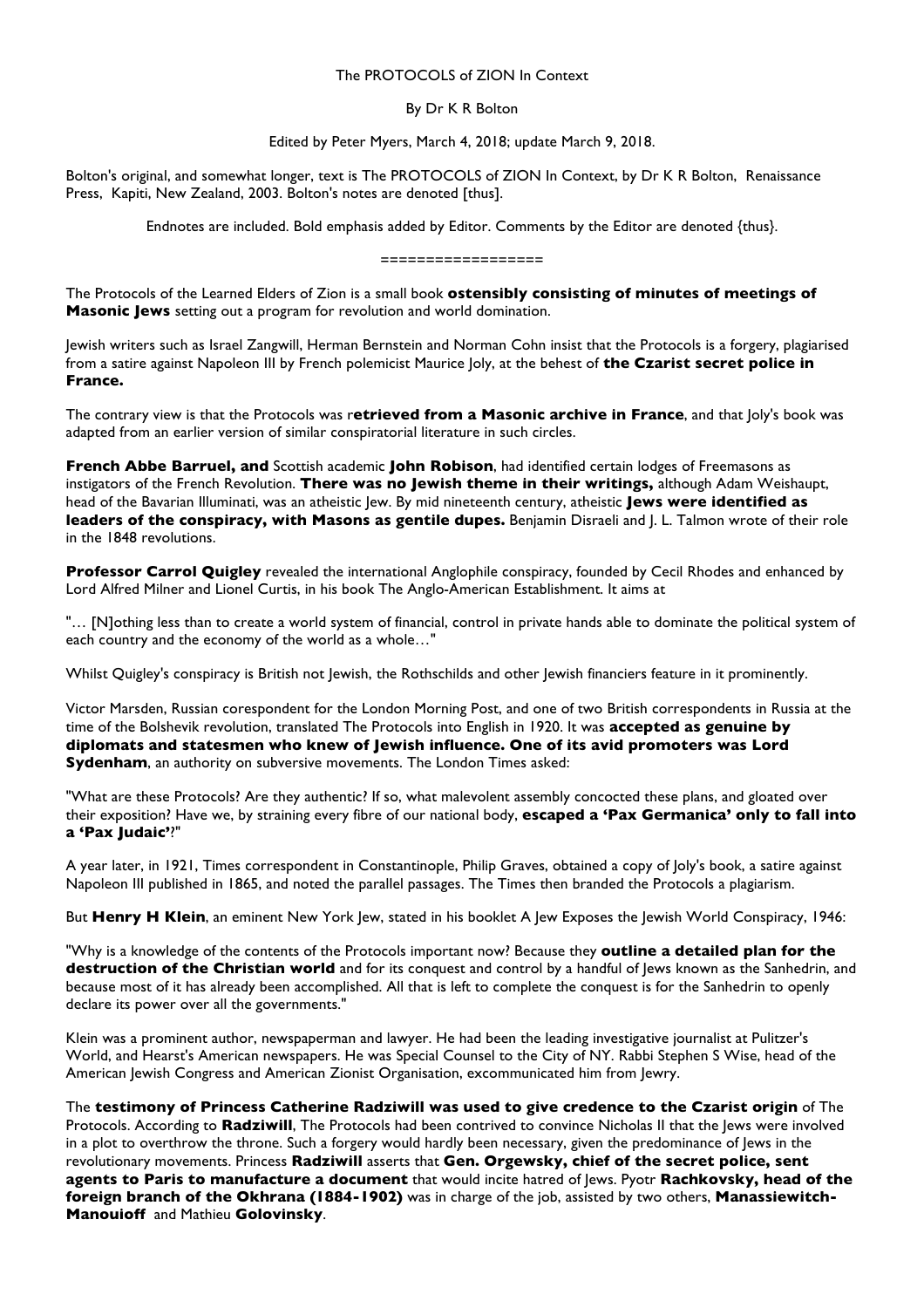**Radziwill** had known the **Golovinsky** family in Russia. She states that **Golovinsky** had visited her one day, and shown her and several of her friends, a manuscript upon which he had been working, the purpose of which was to prove the existence of a Jewish conspiracy. **Radziwill** had not realised he was an agent of the Okhrana. She recalls the manuscript was hand-written in French, on cheap yellowish paper, and on the first page was a large blue ink spot.

**Radziwill** emphasises that she was speaking of the years 1904-1905 while she was living on the Champs Elysees in Paris. An American friend she cites as having been present, Mrs Hurlbut, supported **Radziwill**'s claim in an interview with the American Hebrew in 1921. She affirmed with **Radziwill** that, having read the manuscript, this was the same as that of The Protocols. (American Hebrew, 4 March 1921).

Radziwill herself then made a statement to the Jewish Tribune in the USA out of "a sense of duty". (Jewish Tribune, USA, 22 April 1921).

However, doubts were raised about Radziwill's testimony. M Vladimir Bourtzew, editor of The Common Cause, whilst condemning The Protocols, questioned the accuracy of **Radziwill**'s and Hurlbut's memories. **Bourtzew was able to show that Ratchowsky was not in Paris in 1904-05, as he had been recalled in advance of the Russo-**Japanese War, which broke out in February 1904. In fact he had been recalled from Paris as early as 1900. (The Common Cause, 14 April 1921).

Bourtzew's observations were met with outrage from The Jewish Tribune of 29 April. Norman Cohn mentions in Warrant for Genocide that Ratchowsky was head of the foreign section of the Okhrana only up until 1902. Radziwill herself had an interesting history as a "forger", having been the **mistress of Cecil Rhodes in Africa**, where she had forged a huge cheque in his name and had been jailed. (Plain English, 2 April 1921). She was convicted of forgery in London in 1902, the amount involving 3000 pounds, and was sentenced to two years imprisonment. (London Times April 16, 29, and May 1, 1902). On October 13, 1921 The Hotel Embassy, NY, filed suit against her for failure to pay a bill of \$1,239. On Oct 30 she was arrested for defrauding the Hotel Shelbourne of \$352, (NY World, Oct 14 and 31, 1921).

Monsignor Jouin investigated **Radziwill**'s claims and found that **she had not been registered as a resident or even as a visitor to Paris during those years**, as required by law. Mnsgr Jouin was the principal publicist for The Protocols in France during the 1920s.

A**ccording to Philip Stepanov,** formerly Procurator of the Moscow Synod, Chamberlain, and Privy Councillor, **a copy of The Protocols was given to him in 1895** by his neighbour Maj. Alexis Sukhotin, Marshall of the town of Orel, who had been **given his copy by Mlle Justine Glinka**. (Sworn statement of Philip Stepanov, dated 17 April 1927).

Glinka, the daughter of a Russian general, had been in France since 1884, working for Gen. Orgevskii, secretary to the Minister of the Interior. **Joseph Schorst, a Jewish member of the Mizraim Masonic Lodge in Paris, was in her employ, and offered to obtain a document** which became known as The Protocols of the Learned Elders of Zion. Schorst later fled to Egypt where he was murdered. Returning to Russia, she gave a copy of the Protocols to Alexis Sukhotin, who showed it to Stepanov and Professor Sergius A. Nilus.

**Stepanov** had a copy of The Protocols printed in 1897, for private circulation. **Nilus** published The Protocols in Russia, **in 1901**, in a work by **Nilus** called The Great Within the Small.

In wishing to **refute the later allegation** that The Protocols were formulated at the **1897 First Zionist Congress in Basl**e, Herman **Bernstein**, an early debunker of The Protocols, **cites Stepanov's sworn statement**, the handwritten original being reproduced in Mrs Leslie Fry's book Waters Flowing Eastward. Bernstein states:

"…This account of the history of the Protocols in Russia is accompanied by **a facsimile affidavit made in 1927 by Philip Stepanov, one of the two friends to whom Sukhotin first showed the Protocols in Russia**. **Stepanov's telltale affidavit, translated from the Russian, reads as follows:** 

*"In 1895 my neighboring estate owner in the province of Tula, retired Major Alexey Nikolayevitch Sukhotin, gave me a handwritten copy of the 'Protocols of the Wise Men of Zion.' He told me that a lady of his acquaintance (he did not mention her name), residing in Paris, had found them at the home of a friend of hers (probably of Jewish origin), and before leaving Paris, had translated them secretly, without his knowledge, and had brought one copy of that translation to Russia, and had given that copy to him, Sukhotin.* 

*"At first I mimeographed one hundred copies of the Protocols, but that edition was difficult to read, and I resolved to have it printed somewhere, without mentioning the time, the city and the printer; I was helped in this by Arcady Ippolitovitch Kelepkovsky, who at that time was Privy Councillor with Grand Duke Sergey Alexandrovitch; he had these documents printed at the Provincial Printing Press; that was in 1897. S. A. Nilus reprinted these Protocols in full in his book, with his own commentaries.* 

*"Philip Petrovitch Stepanov, former Procurator of the Moscow Synod Office; Chamberlain, Privy Councillor, and at the time of the publication of that edition, Chief of the district railway service of the Moscow-Kursk railway (in Orel).*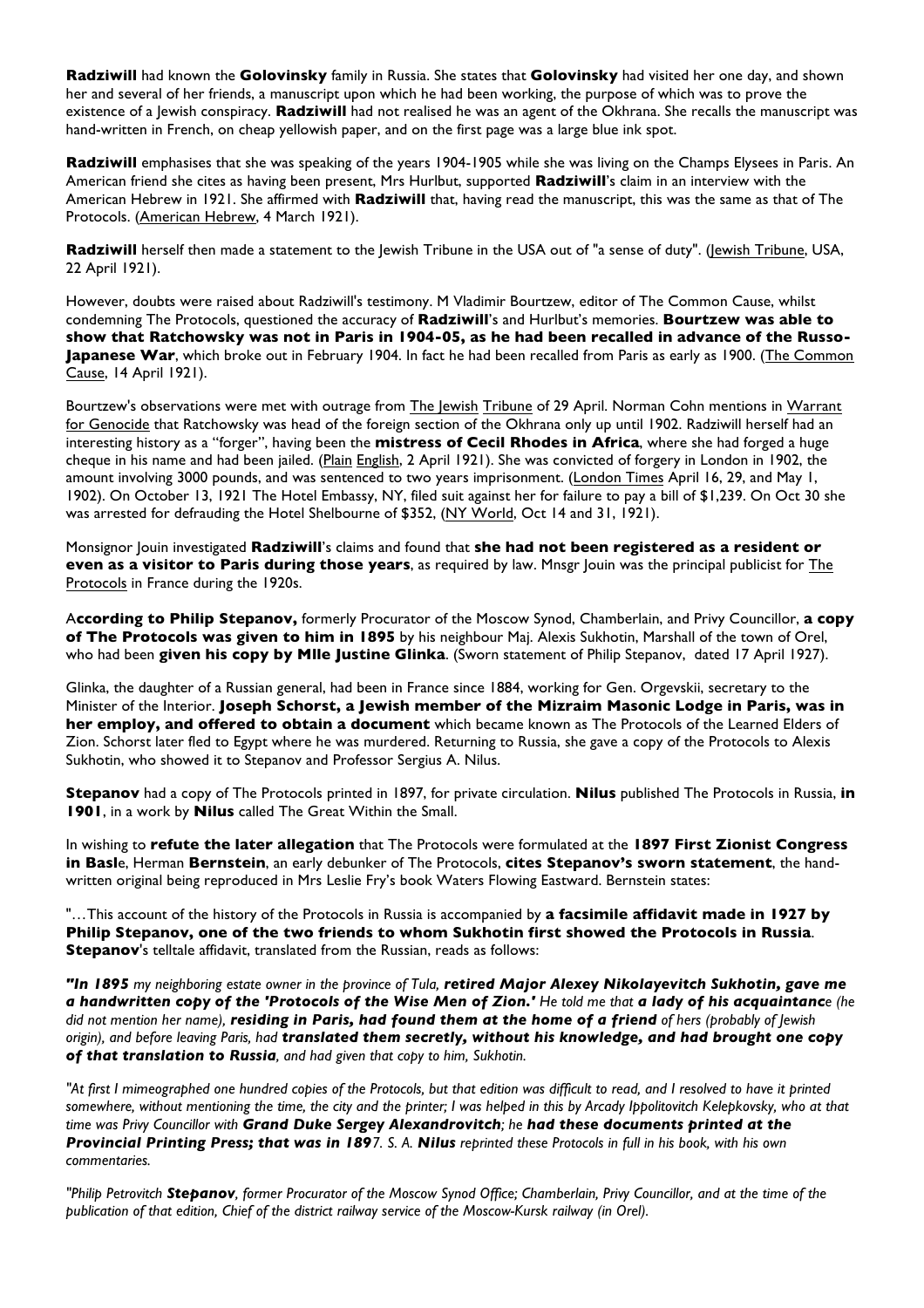*"This is the signature of a member of the colony of Russian refugees at Stary and Novy Futog.* 

*"Witnessed by me, Stary Futog, April 17, 1927.* 

*"Chairman of the Administration of the Colony,*

*"Prince Vladimir Galitzin." (Seal)*

(Herman Bernstein, **The Truth About "The Protocols Of Zion": A Complete Exposure**, 1971, pp. 37-40. Bernstein quotes from L. Fry's book Waters Flowing Eastward).

Even after **Radziwill's testimony was shown to be fraudulent**, she was again trotted out at the 1935 Berne Trial, during which Jewish advocates attempted to prosecute two Swiss nationalists for circulating The Protocols. She was once again exposed in court.

Debunkers of The Protocols resort to another flawed character to support **Radziwill**'s testimony, a Frenchman named Count A M **du Chayla**.

Bernstein lauds the Count's military record in presenting him as a noble and reliable character whilst smearing **Nilus**:

"Count A. M. **du Chayla**, a Frenchman who had lived in Russia for many years, gave interesting and important testimony at the 1934 trial in Bern, Switzerland, regarding the "Protocols" and Sergius **Nilus**, whom he knew intimately.

Bernstein footnote: Count **du Chayla** revealed the Russian origin of the "Protocols" in 1921, in *Posledniya Novosty*, the **Russian newspaper published in Paris**, under the editorship of Professor Paul Miliukoff, the eminent historian and Minister of Foreign Affairs in the Provisional Government in Russia after the Tsarist government had collapsed (op. cit, pp. 47-8).

Bernstein footnote: Count **du Chayla** revealed the Russian origin of the "Protocols" in 1921, in *Posledniya Novosty*, the Russian newspaper published in Paris, The first authentic information concerning the mysterious **Nilus**, the Russian sponsor of the "Protocols," was given by Count **du Chayla** in 1921. He is the author of several studies on Russian theology and culture. During the war he was commander of a detachment of Don Cossacks and was decorated for heroism. In 1909 M. **du Chayla** spent nine months at the monastery at Optina Poustina as a close neighbor and intimate friend of **Nilus**, who frequently spoke to him of the Protocols and showed him the original document and the commentaries which he was preparing for it. M. **du Chayla** also gathered further information concerning **Nilus** from people who had known him intimately.

"When he was introduced to **Nilus** the third day after his arrival at Optina Poustina, **du Chayla** found **Nilus** to be "a man of about 45, a true Russian type, big and broad, with a gray beard and deep blue eyes." **Nilus** came from a family of Swiss emigres who had come to Russia in the reign of Peter I, and boasted of being a direct descendant of a special executioner under Ivan the Terrible. A brother of his was a judge in Moscow, who regarded **Nilus** as a madman. **Nilus** was well educated, had been graduated from the Law Academy in Moscow, and knew perfectly French, German and English. He had been appointed judge in Trans-Caucasia but his eccentricities and capricious temperament forced him to abandon that post.

"M. **du Chayla** made the sensational disclosure that **Nilus** was at one time about to become the confessor of the Czar and the Royal family of Russia but was prevented by his enemies and forced to leave in disgrace. In 1918, **Nilus** lived in Kiev at the convent known as "Protection of the Holy Virgin." In the winter of 1918-1919, he escaped to Germany and lived in Berlin.

"**Du Chayla** frequently visited **Nilus** at his villa near the monastery where **Nilus** was living on the pension that his wife was receiving from the Imperial Court. In the course of a discussion on religion, **Nilus** read some extracts from the text and from his commentaries, and was greatly incensed at the Frenchman's failure to be impressed with the document and proceeded to show him a manuscript, which he claimed was the original draft of the sessions of the Wise Men of Zion. **Du Chayla** noticed on the front page a large ink spot. The text was French, and was in several handwritings and in different inks.

"**Nilus** explained this by asserting that different people had filled the post of secretary at the secret sessions of the Wise Men of Zion. He did not seem to be certain, however, about this detail, for at another time he told **du Chayla** that the manuscript was not the original but a copy. **Nilus** introduced **du Chayla** to a certain Mme. K. who was living with them at the villa. This Mme. K., whose name **du Chayla** did not divulge; had been in intimate relations with **Nilus** in Paris and, after **Nilus** had married, came to live with him and his wife. Mme. **Nilus** was a submissive woman who did not object to this arrangement.

"**Nilus** told **du Chayla** that this Mme. K. while in Paris had met a certain General Ratchkovsky who had given her the manuscript of the Protocols which he said he had removed from the secret archives of the Freemasons. This Ratchkovsky was head of the branch of the Russian political police which watched Russian political offenders who had escaped to France. **Du Chayla** once asked **Nilus** whether he did not think that he was following a false trail in accepting as gospel truth the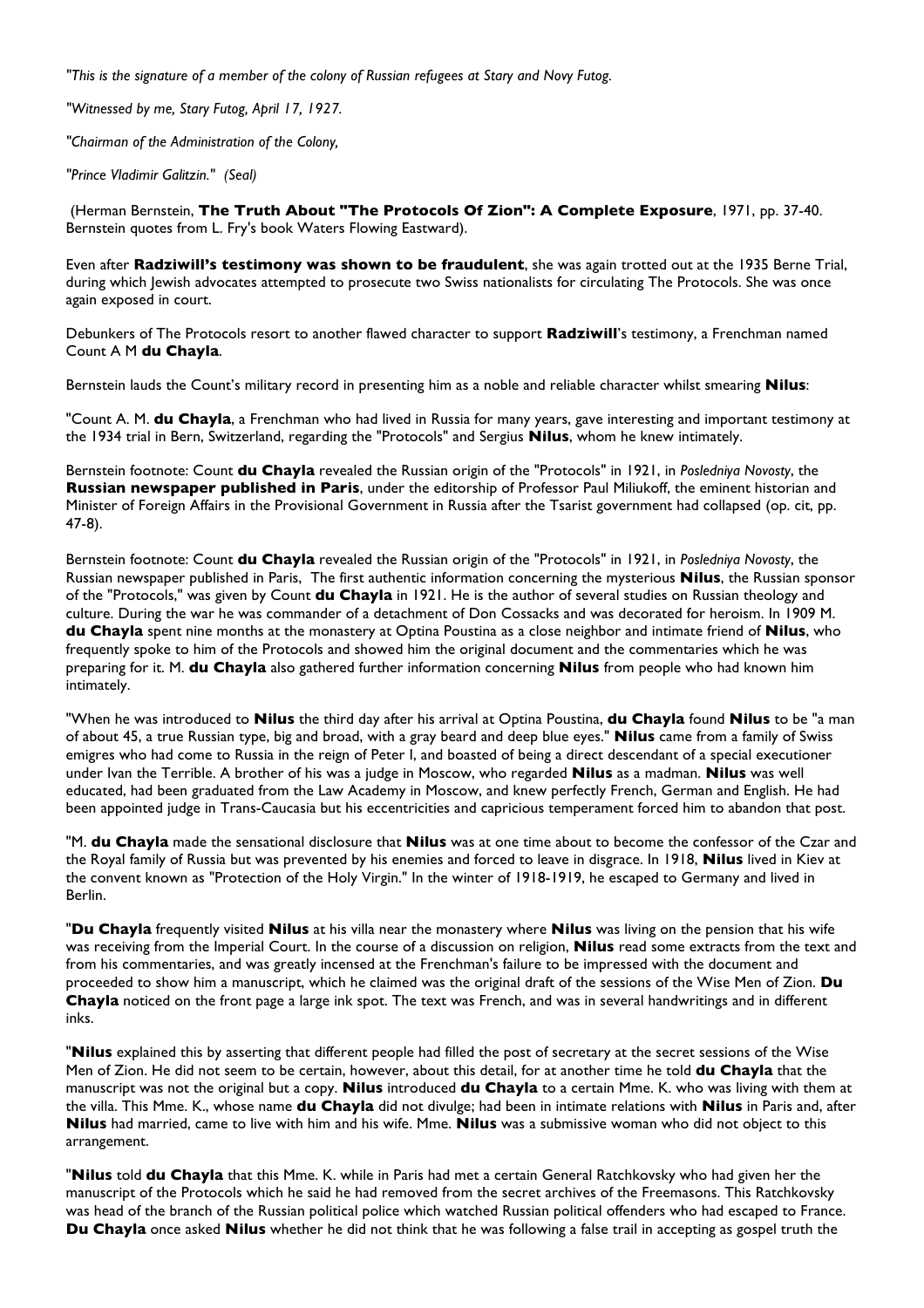manuscript of Ratchkovsky, whose unreliability had been so frequently demonstrated. **Nilus** answered, "Did not the ass of Balaam utter prophecy? Cannot God transform the bones of a dog into sacred miracles? If He can do these things, He can also make the announcement of truth come from the mouth of a liar."

"To convince **du Chayla** further, **Nilus** showed him a mass of miscellaneous household utensils, insignia of technical societies, diplomatic emblems, etc., which **Nilus** kept in a small chest. "On each of these objects," says **du Chayla**, "his inflamed imagination showed him the mark of the Antichrist in the form of a triangle or a pair of crossed triangles. It was enough for any object to have on it a figure resembling somewhat a triangle for **Nilus** to see in it the seal of the Wise Men of  $Zion."$  ….

Mrs Tatiana Fermor, a Russian émigré, writing from Paris in 1921, had a different view of **du Chayla** which is not recorded by Cohn or Bernstein. Referring to **du Chayla**'s article on The Protocols written in Poslednii Novosti, she states:

"If the value of a document be based on the credit of the person by whom it is produced, one must also analyse the character of him who discredits it."

Fermor states that she was introduced to **du Chayla** at a convent near her estate in Belarus. **Du Chayla** was studying the Orthodox religion and the Russian language. The Procurator of the Holy Synod at St Petersburg had invited him to the Russian monastery of Optina Poustine, to agitate against Catholicism. The Count demonstrated himself to be an Orthodox zealot by removing religious sculptures and smashing them as being "too Catholic." He was also noted for his anti-Semitism, stating to Fermor, *"one must have a good pogrom in Russia."* Mrs Fermor was therefore perplexed when she read of **du Chayla** presenting himself in 1921 as a friend of the Jews who was condemning The Protocols for inciting anti-Semitism among the White Russian armies. **Du Chayla** predicted that the Jews would take over Russia, as they had taken over France, should they be granted full civil rights.

Mrs Fermor followed **du Chayla**'s career in Russia and was amazed by his rapid rise in politics and ecclesiasta. He ingratiated himself to the most Orthodox of the Bishops and was noted for his anti-foreigner and pro-monarchist sentiments. He was a supporter of the Pan-Slavist Party and was arrested for espionage in Austria.

After his return to Russia he directed a campaign against Poles and Finns. As he was always in need of money, Mrs Fermor recommended him to the president for the affairs of Finland, who employed him for anti-Finnish propaganda in the foreign press. During the war he was head of a field hospital and received funds from Rasputin. During the Bolshevik Revolution he apparently changed sides and was an *agent provocateur* inciting the Cossacks against the White Army. In 1919 he was tried by court martial and convicted of seditious activities in the pay of the Soviets. The sentence was published throughout the Crimea.2 (Mrs Tatiana Fermor, Paris, June 9, 1921.)

### Resurrection of the **Golovinsky** Authorship

Lately the **allegation of Golovinsky as the "forger" has been triumphantly resurrected** with the discovery by a Russian literary historian of the **Golovinsky** file in the recently opened Russian archives, supposedly showing his role. The claim that Mikhail Lepekhine was able to confirm the forger's identity has been widely publicised, firstly with an article in L'Express, and subsequently picked up by the Jewish Telegraphic Agency and run by Time and numerous other mainstream and Jewish periodicals. The article in L'Express appearing in 1999 begins:

"It is the most famous - and the most tragic - forgery of the 20th century and the foundation of the antisemitic myth of the "World Jewish Conspiracy." Now the text of The Protocols of Learned Elders of Zion has yielded its last secret: a Russian historian, Mikhail Lépekhine, has proved the identity of its author thanks to files kept by the former Soviet Union. Now we can understand why it was necessary to wait so long to reveal the epilogue: Mathieu Golovinski, the forger, who carried out his work in Paris at the beginning of the century, and who was the representative in France of the Czar's political police, became a prominent Bolshevik after the Russian Revolution of 1917. The discovery of this sinister historical footnote makes it possible to fill in the last gaps in the history of an imposture which, after having done so much harm in Europe, still flourishes in many parts of the world."3

Lepekhine discovered the **Golovinsky** file which had lain dormant in the Soviet archives, supposedly because the former Czarist agent had become a leading Soviet functionary before his death in 1920. Lepekhine states that **Golovinsky** worked on The Protocols in Paris in ca. 1900-01, and they were first published partially in 1903 and in their final form in 1905. After relating without question the testimony of the discredited **du Chayla** and the expose of The Protocols by The London Times in 1921, as a plagiarism from Joly, the article relates the circumstances by which the **Golovinsky** file was discovered:

<sup>1</sup> Herman Bernstein,op.cit.

<sup>2</sup> Mrs Tatiana Fermor, Paris, June 9, 1921.

<sup>3</sup> Eric Conan, The Secrets of an Antisemitic Manipulation, L'Express November 24, 1999. For example The Jerusalem Report ran a brief JTA dispatch on Dec. 20, 1999, and the report was still being carried in 2003 by the San Francisco Jewish Bulletin.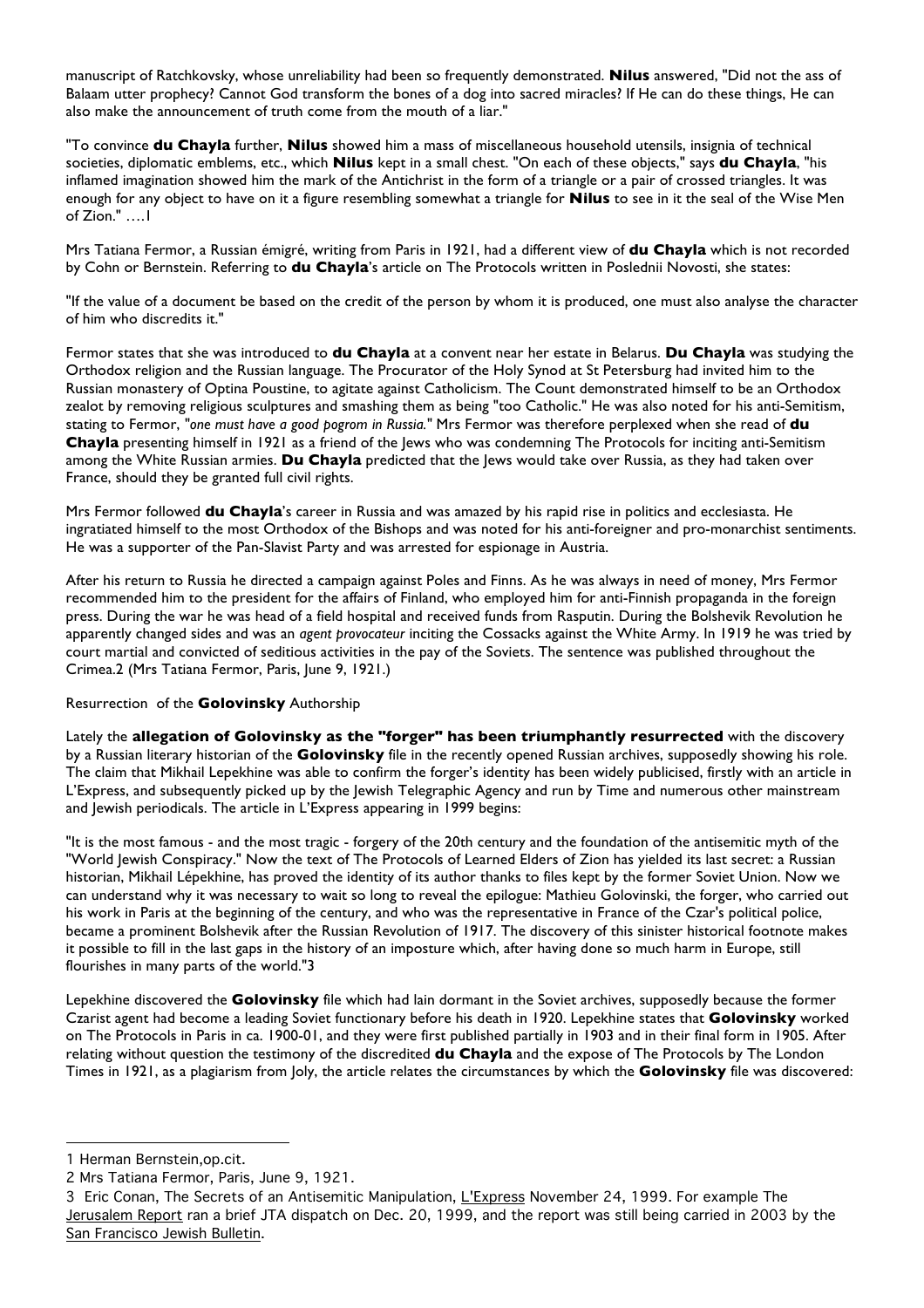"It was in the files of the Frenchman Henri Bint, who was for thirty-seven years an agent of the Russian police services in Paris, that Mikhail Lépekhine found that Mathieu Golovinski was the mysterious author of the forgery. In 1917 in Paris, **Bint met with Serge Svatikov, the envoy of the new Russian government of Kerenski, who was charged with dismantling the Czarist secret service and "debriefing" - and sometimes recalling - its agents**. Bint explained to him that Mathieu Golovinski was the author of the Protocols and that he himself was in charge of remunerating the forger. The last ambassador of the Czar, Basile Maklakov, absconded with the files of the Russian embassy and, in 1925, gave them to the American Hoover Foundation. Meanwhile, Serge Svatikov bought Henri Bint's personal files. When he broke with the new Bolshevik leadership in Russia, Svatikov deposited the Bint files in Prague, in a private foundation called the "Russian Files Abroad." In 1946, the Soviets seized the foundation and moved the files to Moscow, archiving them with the files of State of the Federation of Russia….

"Golovinski's secret was thus preserved until the fall of Communism and the opening of the Soviets' files in 1992…." [Emphasis added].

There are questions that arise:

l

• Firstly, was Bint trying to ingratiate himself with the new Kerenski regime, or was the regime trying to discredit the origins of The Protocols? The document was regarded with outrage by the Kerenski regime (which was largely of Masonic composition)4. In January 1917 **Nilus** had prepared a second edition of the Protocols, but before it could be released the March Revolution had triumphed, and Kerenski ordered the edition destroyed.5.

• Secondly, the fact that **Golovinsky (like du Chayla) changed sides and worked for the Bolsheviks**, does not explain why his identity as the alleged "forger" would remain concealed, especially during the Stalinist era. The article cites the post-Czarist career of **Golovinsky**, as uncovered by Lepekhine:

"The fall of Czarism could not shake so good a swimmer in muddy waters as Golovinski. By 1917, he was appointed to the Petrograd (St. |Petersburg) Soviet, and Dr. Golovinski was celebrated by the revolutionists as the first of the few Russian doctors to have approved the Bolshevik coup d'etat! The career of this "red doctor" was subsequently dazzling: he became a member of the People's Commissariat on health policy and the military-medical College and, as such, became an influential figure in shaping public health policy. He took part in the founding of the Pioneers (an organization of youth brigades), **advised Trotsky on the structure of military teaching**, and in 1918 founded and directed the Institute of Physical Culture, the seedbed of future Soviet athletic champions. Though he became prominent in the new Soviet regime, he did not benefit long from his new powers and died in 1920 just as his Protocols started to enjoy a great success owing to its English, French and German |translations." [Emphasis added].

So far from the Stalinist regime having an interest in hiding the identity of **Golovinsky** as the forger of the Protocols, **it would accord with Stalin's interests to have exposed Golovinsky since he had been closely associated with** Stalin's arch-rival **Trotsky**, an association which was sufficient cause for execution.

• Thirdly, and most importantly, we have previously seen from the sworn statement of Philip **Stepanov** in 1927, that he had been given a copy of The Protocols in 1895 and had them printed in 1897. That the Protocols were in existence in 1895 is separately attested to by the inside knowledge (albeit relayed in garbled version from a second hand source) contained in The Bayley Memorandum, a diplomatic report on the Protocols sent to Balfour in 1918, which we reproduce in full elsewhere. While Cohn disagrees with Bernstein in citing **Stepanov**'s statement that The Protocols were in his position in

<sup>4</sup> A Masonic historian in tracing the history of Masonry in Russia, draws distinctions between the political and revolutionary Masonry centred in France (i.e. the alleged origin of the Protocols) and non-political Masonry. He confirms the role of this "Grand Orient" Masonry in the 1905 and 1917 Russian Revolutions: "The existence of Masonic Lodges was discovered by the Russian Government in 1909; it also became known to the authorities that they were of French origin. It was then decided by the Russian Lodges to suspend work, and this was accordingly done till 1911, when some of their members decided to renew with due prudence their activities. One would not call these activities Masonic in any sense, as their chief aim was purely political--the abolishment of autocracy, and a democratic regime in Russia; they acknowledged allegiance to the Grand Orient of France. This political organisation comprised in 1913-1914 about forty `Lodges.' In 1915-1916 disagreements arose between their members who belonged to two political parties (the constitutional democrats and the progressives) and could not agree on a common policy; ten Lodges became dormant. The remaining thirty Lodges continued to work, and took part in the organisation of the 1917 March revolution and in the establishment of the Provisional Government...." Elsewhere the Masonic historian states: "Masonry returned to Russia in the first quarter of the 20th century. Unfortunately, these Masons were mostly involved in the political turmoil of the age as witnessed by the 1905 uprising against the government and the revolution of 1917 which toppled the last Romanov Tsar, Nicholas II." V.W. Bro. Richard L Rhoda, Monument Lodge #96, Snr Warden, Lodge of Research, Maine, USA, address, June 20, 1996.

<sup>5</sup> In 1924 Nilus was arrested by the Soviet Secret Police in Kiev, jailed and tortured. The president of the court told him that he had received this treatment because of his "having done them incalculable harm in publishing The Protocols." Nilus was rearrested a few months later and was not released until February 1926.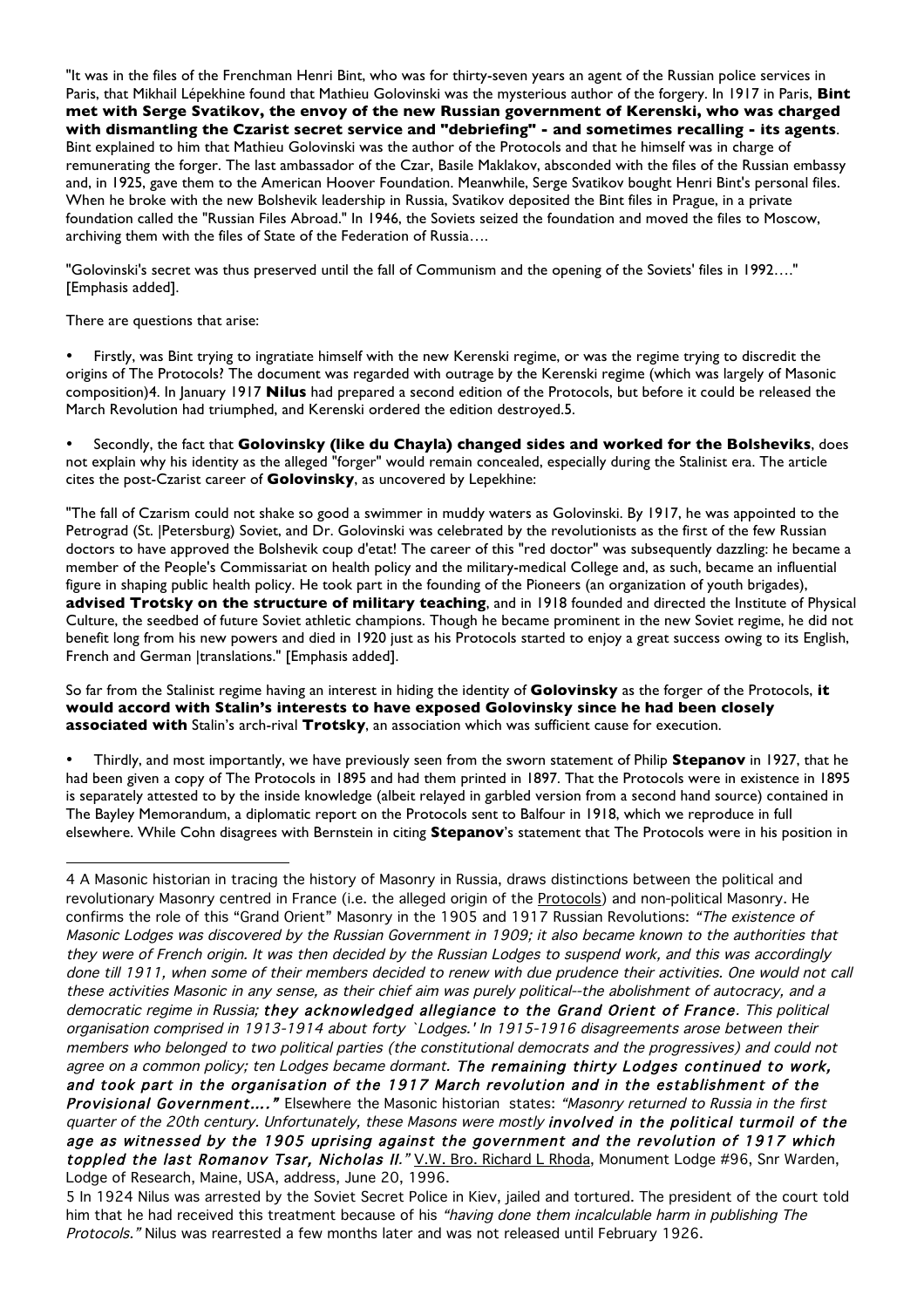1895 as being too early, Cohn at least does so on the basis of questioning **Stepanov**'s memory nearly thirty year after the event, rather than questioning his honesty.. Cohn's belief, like that of the recent Lepekhine revelations, is that The Protocols first appeared in 1900-01. However, given that this is the beginning of a new century, one could reasonably expect **Stepanov** to have recalled the date correctly if The Protocols had not come into his possession until after the momentous closing of the 19th C.

• Fourthly, there are **internal indications that The Protocols date well prior to 1900-01**. For e.g. a reference to "the Panama scandal" of 1888 which caused a furore in France during the 1890s. Also had The Protocols been contrived by **Golovinsky** ca. 1900 or at least sometime after 1896, it seems reasonable that anti-Semites would draw widely on references to Zionism, the **First Zionist Congress taking place in 1897. However, there are no references to Zionism at all in The Protocols**. The initial opinion of **Nilus** et al that The Protocols were **not derived from the Zionist movement, but from a Jewish faction of Masonry, were correct.**

• Fifthly, as for the archives of the secret police deposited at the Hoover Inst. (or the personal papers of **Golovinsky**'s superior), Cohn conceded that nothing has been found:

"But some mystery remains and it is unlikely ever to be cleared up now. The Okhrana archives at the Hoover Institution, Stanford University, reveal nothing; and **Rachkovsky**'s private archives in Paris (now lost) also revealed nothing when Boris Nicolaevsky inspected them in the 1930."6

At any rate, it is universally accepted that The Protocols were introduced into Russia by way of Russians working for their Government in Paris. That **Golovinsky** would have been aware of The Protocols is logical, but does not make him – or any other Czarist agent – necessarily the "forger."

### Forgeries Everywhere

If we believe Cohn et al, **everything pertaining to the Jewish influence in politics and society of a negative nature, is a fraud, a forgery**, or simply non-existent. Hence since the Middle Ages, when the Popes began putting the Talmud, the Jewish religious books, under scrutiny, Jewish apologists have claimed there is nothing pertaining to Jesus or Gentiles in a negative sense. It is still claimed that the anti-Christian and anti-Gentile passages supposedly in the Talmud are "anti-Semitic forgeries", are taken out of context, or no longer apply. For e.g. a recent book aimed at the Catholic Church, by the Jewish academic David Kertzer, states of purported passages from the Talmud that were circulated during the 1840 Jewish ritual murder trial at Damascus, that:

"…These are other similar supposed extracts from the Talmud, as we see again later, combined blatant invention with mistranslation and quotation out of context."7

### The Czar & The Protocols

Cohn writes of the failure of The Protocols to draw much attention until after the 1917 Revolution and that this was due to their repudiation by the Czar:

"It must be borne in mind that in these matters everything depended on the attitude of the Tsar himself - and in the end the Tsar, however besotted by the Judeo-Masonic conspiracy had to recognize the Protocols as spurious. How this came about is described in a statement from General K. I. Globachev, one-time commandant of the St Petersburg division the Okhrana, which Burtsev produced at the Berne trial. Globachev describes how, after many unsuccessful attempts the Protocols were at last brought to the Tsar's notice in the revolutionary year 1905. 'Reading the Protocols', he continues, 'made a very deep impression on Nicholas II, who made them his handbook for politics.' Typical in this respect are the marginal annotations, which Nicholas II made on the copy of the Protocols which had been submitted to him:

*"'What depth of thought! - What foresight! - What precision in the realisation of the programme! - our year 1905 has gone as though managed by the Elders. - There can be no doubt as to their authenticity. - Everywhere one sees the directing and destroying hand of Judaism. '*

"And so on. Keenly interested in the 'discovery' of the Protocols, Nicholas II gave his attention to the foreign branch of the Russian secret police and handed out a great number of rewards, decorations, and gratuities. ... The leaders of the Union of the Russian People, like Shmakov, Markov II, etc. addressed a request to the Ministry of the Interior, asking for authorization to use the Protocols on a large scale in the struggle against militant Judaism, and for subsidies for the purpose. But the Minister of the Interior, Stolypin ... entrusted two officers of the corps of gendarmes, Martynov and Vassilyev, with a secret inquiry into the origin of the Protocols. This inquiry revealed clearly the spuriousness of the Protocols. The results of the inquiry were presented by Stolypin to Nicholas II, who was completely bowled over. And this is the resolution of Nicholas Il

<sup>6</sup> Cohn, op.cit.

<sup>7</sup> David I Kertzer, Unholy War: the Vatican's role in the rise of modern anti-Semitism, Pan Books, London, 2003.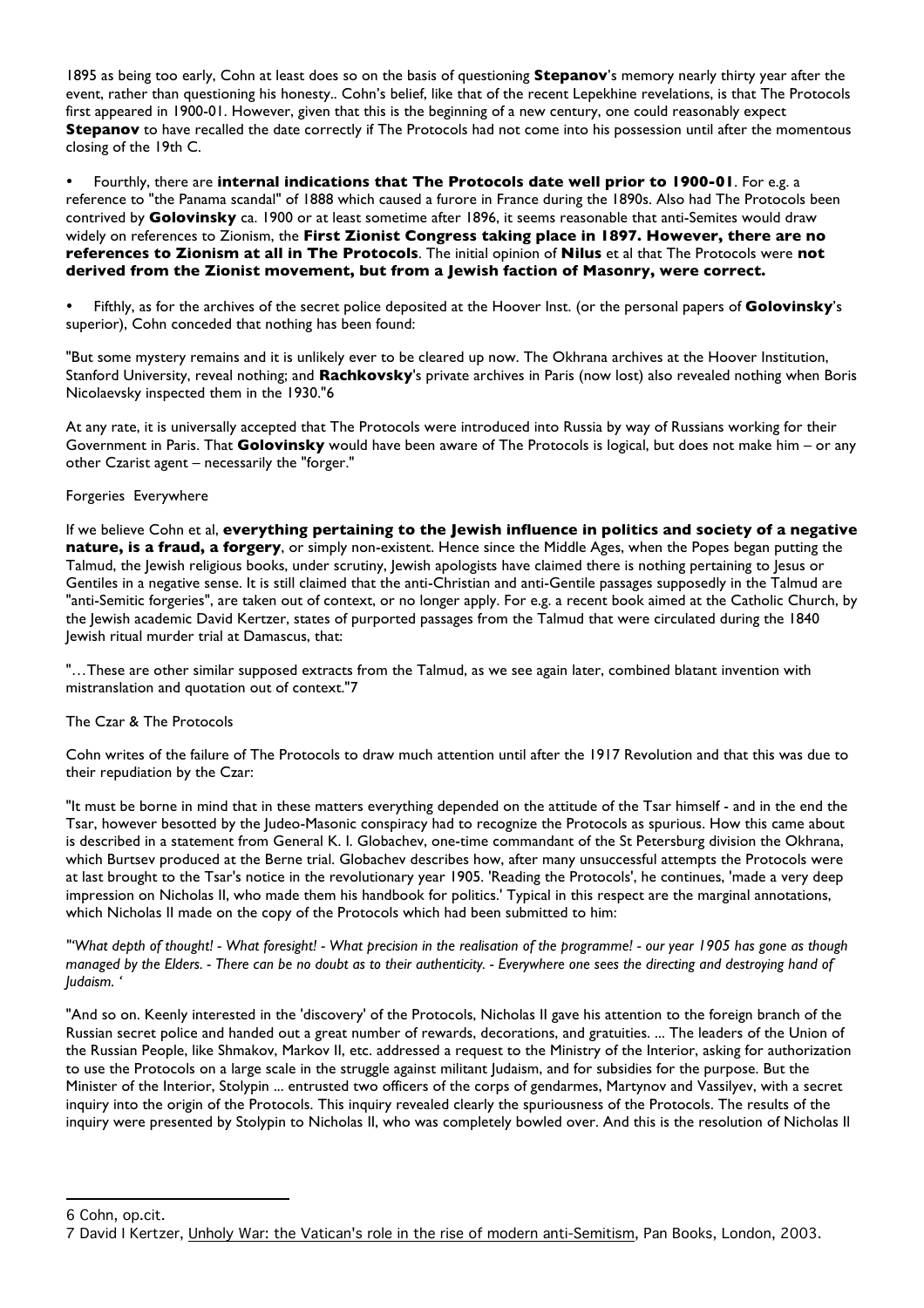on the report concerning the employment of the Protocols for antisemitic propaganda: 'Drop the Protocols. One cannot defend a pure cause by dirty methods."8

What is not stated is that Interior Minister **Stolypin, who commissioned the enquiry to determine that The Protocols were a forgery, was an opponent of the Union of the Russian People (The Black Hundred**  as it was commonly termed). Walter Laqueur, a Jewish academic and leading authority on Russia and fascism, states that The Black Hundred was regarded by Stolypin as *"a cause of unrest and instability and acted decisively when they threatened unrest."*  How better to discredit The Black Hundred and stifle its bid for Government subsidies than to declare The Protocols a fraud?9

According to another Zionist academic, J. L. Talmon:

"Three years later the Tsar and all his family were helpless prisoners guarded by a Jew and a few Latvian assistants. 'There was grim although probably quite accidental retribution' - says W. H. Chamberlain in his monumental Russian Revolution - 'in the fact that the chief executioner of Tsar Nicholas II and his family in the Ekaterinburg cellar was a Jew', Jacob Yurovsky ... As if to heighten the symbolism of that dreadful end of one of the most powerful Royal dynasties in history at the hands of an obscure Jew, soldiers of the counter-revolutionary army seized Ekaterinburg a short time after, and found in the murdered Tsarina's room a copy of the Protocols of Zion ... "10

Cohn writes:

"Some months before her murder at Yekaterinberg the deposed Empress had received from a friend, Zinaida Sergeyevna Tolstaya, a copy of **Nilus**' book containing the Protocols. ... The Empress took **Nilus**'s book with her to her last home ...A week after the murder of the imperial family ... the remains of the Tsar, the Tsarina, and their children, dismembered and incinerated, were discovered at the bottom of a disused mine-shaft ... ... the examining magistrate found three books belonging to the Empress: the first volume of War and Peace, the Bible in Russian, and The Great in the Small by **Nilus**."11

Peter Myer {should be Myers - Ed.}, an Australian who has undertaken much research on the background of The Protocols, comments on his website:

"If the Protocols were a forgery produced by the Tsar's own secret police, why would the Tsarina have kept a personal copy even in her own room, one of three books she took to her death? If it was a forgery, she would have had no use for it."

## **Catholicism & Orthodoxy**

There is another important question regarding the alleged forgery by *Okhrana* agents, which is contained within the text. This is the question of the Catholic Church mentioned several times in the Protocols:

"[…] In this respect the Jesuits alone might have compared with us, but we have contrived to discredit them in the eyes of the unthinking mob as an overt organisation, while we ourselves all the while have kept our secret organisation in the shade. However, it is probably all the same to the world who is its sovereign lord, whether the head of Catholicism, or our despot of the blood of Zion! But to us, the Chosen People, it is very far form being a matter of indifference." (Prot. V).

Discussing the concept of the divinity of kingship as upholding stability, Prot. XV states:

"[…] Such was until recent times, the Russian autocracy, the one and only serious foe we had in the world, without counting the Papacy."

The Czar was indeed considered by World Jewry the principal enemy at that time, as we shall see below, and an alliance eof Jewish money and Jewish revolution, as per the Protocols strategy, overthrew him. As for the Papacy, there has been much written on the conflict between the Church and Judaism, which often culminated in the burning of the Talmud, the Jewish scriptures. Likewise the antagonism between the Church and Masonry is equally as volatile, suffice it to state here that Catholics as forbidden from Masonic associations.

If The Protocols were concocted by Czarist agents who wished to maintain tradition, one would not expect to see any such reference to the Catholic Church. On the contrary, it would have been in the interests of Czarist traditionalists to concoct an association between the Church and the "elders of Zion". To refer to the Czar and the Church in the same breath as twin obstacles to the "learned elders" is surely unthinkable for a Czarist traditionalist. We are told by Cohn et al, that **Nilus** was at one time expected to become the Czar's confessor, and that the *Okhrana* aimed to use him to deliver The Protocols to the Czar. Simultaneously, it is emphasised that **Nilus** was a fanatical Orthodox mystic.

<sup>8</sup> Cohn, ibid..

<sup>9</sup> Walter Laqueur, Black Hundred: The Rise of the Extreme Right in Russia, HarperCollins, NY, 1993. The Black Hundred, noted for its anti-Semitism, was strongly traditionalist and opposed to capitalism and industrialisation. 10 J L Talmon, Israel Among the Nations (pp. 69-70).

<sup>11</sup> Cohn, op.cit.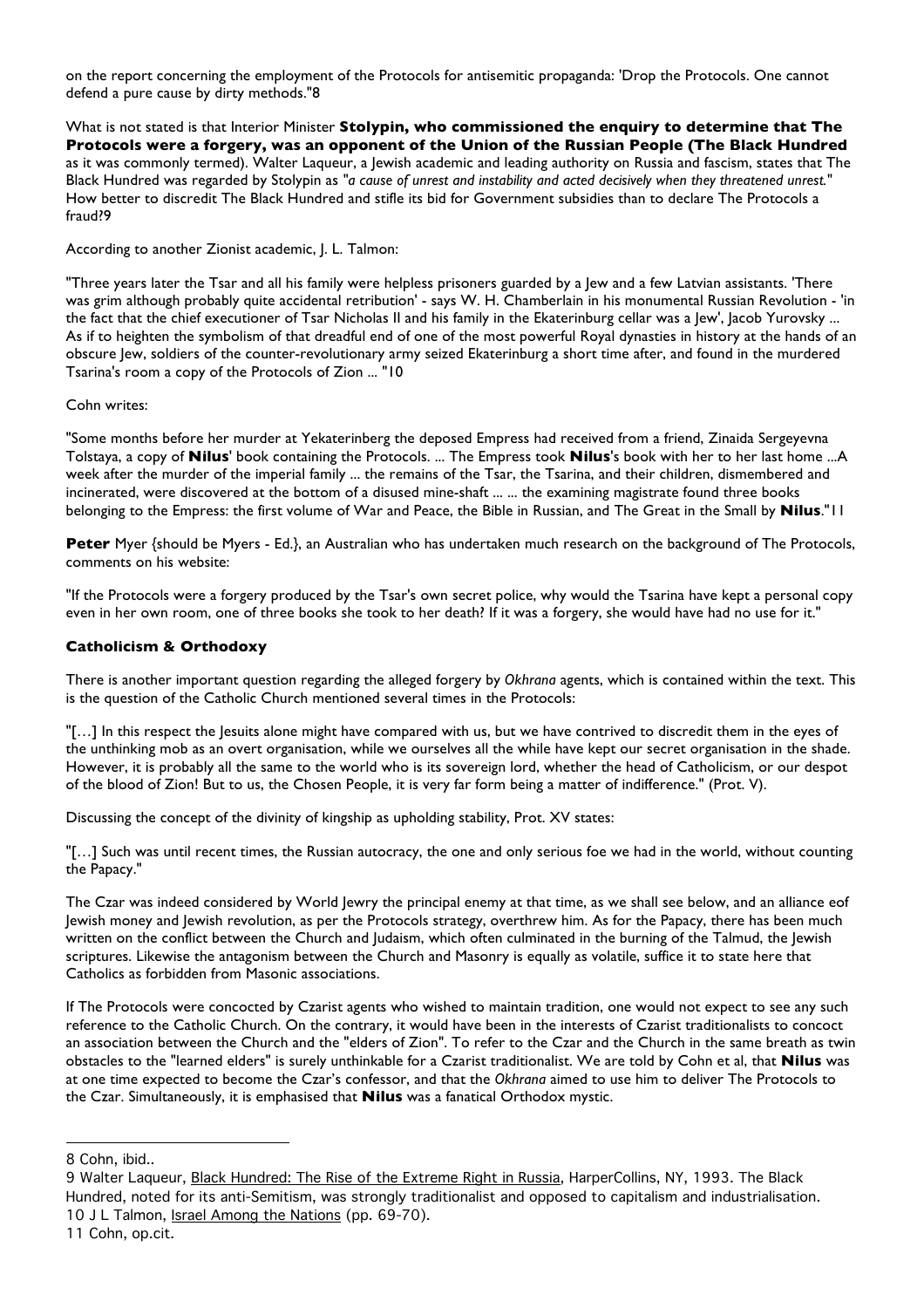Jewish academic Walter Laqueur, states:

"Orthodox attitudes toward Rome had always been hostile to a certain extent; some [Orthodox] church leaders regarded Catholicism as an unwelcome competitor…. Others considered Catholicism a danger greater even than atheism…. A believing Catholic could not be a true son of the fatherland, for his loyalty was to a foreign authority…"12

### Cremieux & Joly

It is particularly interesting that **Cohn** bases his refutation of The Protocols on the assertion that they are a plagiarised from Maurice Joly's Dialogues in Hell, **refutes the notion that The Protocols could emanate from the Alliance Israelite Universelle**, yet **fails to** make any **mention** of the **close association** that existed **between the Alliance's** Adolphe **Cremieux and Joly**. After all, most of the publicists for The Protocols seem to have considered the association, but Cohn, eager to nick-pick on various details, neglects refuting these most damning connections. Both Cohn and Bernstein were fully aware of Joly's associations with Cremieux and with Masonry as stated in **Mrs Fry's book Waters Flowing Eastward** (both mention the book) yet they say nothing of these associations. We must therefore assume that Mrs Fry's assertions regarding Joly, Masonry and Cremieux are correct.

Here is what Cohn states about Joly, whose polemic against Napoleon III is supposed to form the basis of the Czarist forgery:

"In the autobiography which he wrote in 1870 Maurice Joly has described how, strolling one evening by the Seine in Paris he suddenly conceived the idea of writing a dialogue between Montesquieu and Machiavelli. Montesquieu would present the case of liberalism, Machiavelli the case for a cynical despotism. Open criticism of the regime of Napoleon III was forbidden. In this way it should be possible, through the mouth of Machiavelli, to present the Emperor's motives and methods stripped of their usual camouflage of humbug. So thought Joly, but he underestimated his adversary. The Dialogue aux Enfers was printed in Belgium and smuggled into France for distribution, but the moment it crossed the border it was seized by the police and its author was quickly traced and arrested. On 25 April 1865 Joly was tried and sentenced to fifteen months' imprisonment; his book was banned and confiscated.

"Joly's later career was equally unfortunate. Witty, aggressive, no respecter of persons, he proceeded from disappointment to disappointment until, in 1879, he committed suicide. He deserved a better fate. He was not only a brilliant stylist, he had a fine intuition of the forces which, gathering strength after his death, were to produce the political cataclysms of the present century. In his novel Les Aflames he showed a rare understanding of those tensions in the modern world, which foster revolutionary movements, whether of the right or the left. Above all, in his reflections on the amateurish despotism of Napoleon III he arrived at insights which remain valid when applied to various authoritarian regimes of our own time.13 Moreover, something of Joly's insights even survived when the Dialogue aux Enfers was transformed into the Protocols of the Elders of Zion; that is one reason - though, as we shall see, not the only reason - why the Protocols often seem to forecast twentieth-century authoritarianism. But that after all is a poor kind of immortality; and there is a cruel irony in the fact that a brilliant but long-forgotten defence of liberalism should have provided the basis for an atrociously written piece of reactionary balderdash which has swept the world.

"Joly's pamphlet is indeed an admirable work, incisive, ruthlessly logical, beautifully constructed. The debate is opened by Montesquieu, who argues that in the present age the enlightened ideas of liberalism have made despotism, which was always immoral, impracticable as well. Machiavelli replies with such eloquence and at such length that he dominates the rest of the pamphlet. The masses of the people, he insists, are simply incapable of governing themselves. Normally they are inert and are only too happy to be ruled by a strong man; while if something happens to arouse them they show unlimited capacity for senseless violence - and then they need a strong man to control them. Politics have never had anything to do with morality; and as for practicability, it has never been so easy as now to impose despotic rule. A modern ruler need only pretend to observe the forms of legality, he need allow his people only the merest semblance of self-government - and he will have not the slightest difficulty in attaining and exercising absolute power. People readily acquiesce in any decision which they imagine to have been their own; therefore the ruler has only to refer all questions to a popular assembly - having first, of course, arranged that the assembly shall give the decision he requires. The forces that might oppose his will can be dealt with easily enough: the press can be censored, political opponents can be watched by the police. Neither the power of the Church nor financial problems need be feared. So long as the prince dazzles the people with his prestige and by winning military victories he can be sure of their support.

"Such is the book that inspired the forger of the Protocols. He plagiarized it shamelessly - just how shamelessly can be seen by skimming the selection of parallel passages at the end of the book. In all, over 160 passages in the Protocols, totalling two

<sup>12</sup> Lacqeuer, op.cit.

<sup>13</sup> Note that Cohn, like the publicists for The Protocols, pays tribute to the prophetic vision and insights into contemporary politics displayed by Joly, states they are valid for today's authoritarian regimes, yet does not concede any relevance to the authoritarian nature of Orthodox Judaism, Zionism and the authority of the rabbis, as fully documented by Israeli scholar Dr Israel Shahak. (See Shahak's expose of Judaism in Jewish History/Jewish Religion: The Weight of Three Thousand Years, Pluto Press, London, 1994; Jewish Fundamentalism in Israel, Pluto Press, London, 1999). See also the study below on the Torah, Talmud and Cabala.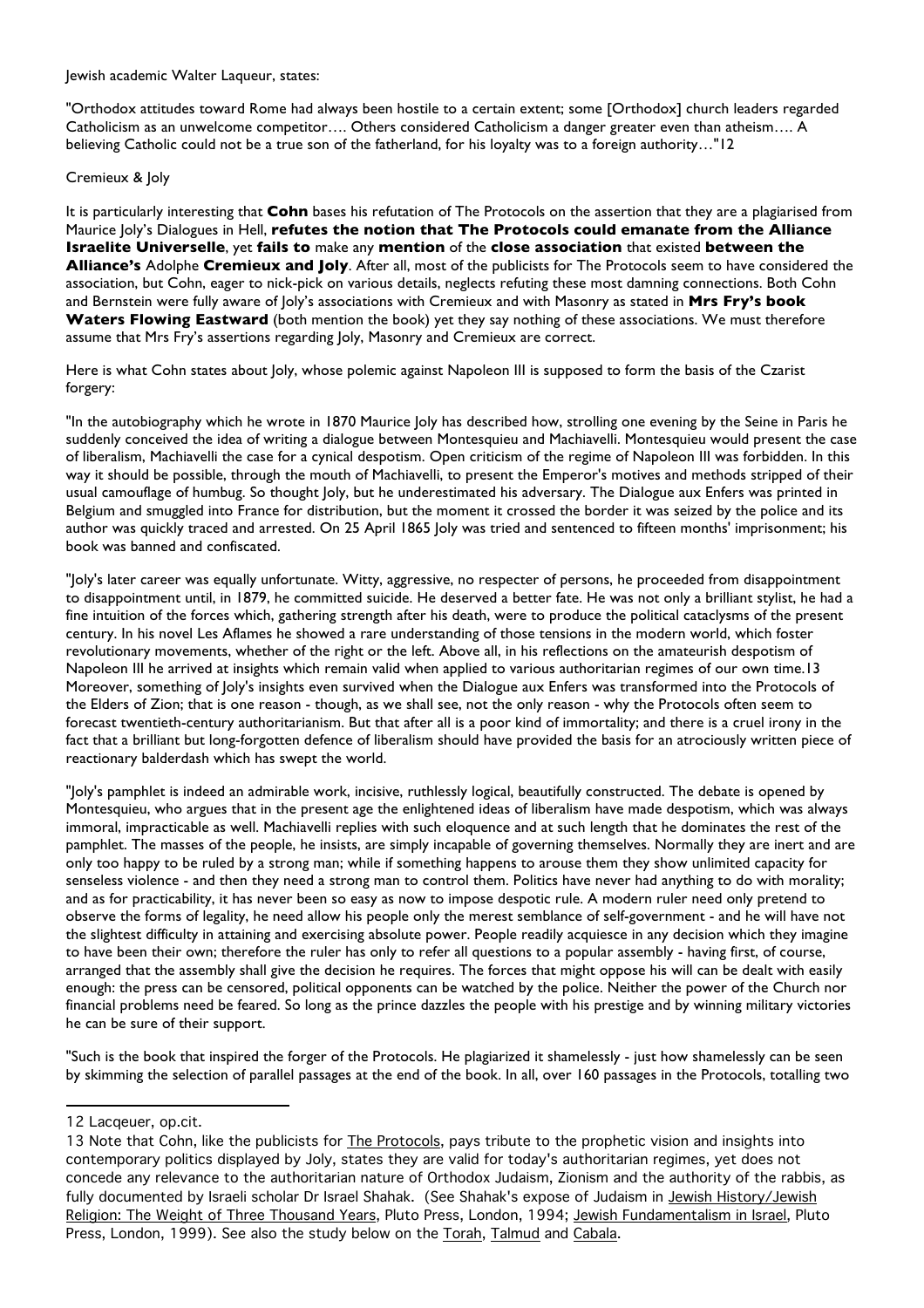fifths of the entire text, are clearly based on passages in Joly; in nine of the chapters the borrowings amount to more than half of the text, in some they amount to three quarters, in one (Protocol VII) to almost the entire text.14 Moreover with less than a dozen exceptions the order of the borrowed passages remains the same as it was in Joly, as though the adapter had worked through the Dialogue mechanically, page by page copying straight into his 'protocols' as he proceeded. Even the arrangement in chapters is much the same - the twenty-four chapters of the Protocols corresponding roughly with the twenty-five of the Dialogue. Only towards the end, where the prophecy of the Messianic Age predominates, does the adapter allow himself any real independence of his model. It is in fact as clear a case of plagiarism - and of faking - as one could well desire."

Similarly, this is what Cohn's predecessor, Herman Bernstein, has to say about Joly:

"A comparison of Joly's "Dialogues in Hell," the veiled political attack against Napoleon III, and the "Protocols of the Wise Men of Zion," containing the outlines of an alleged Jewish conspiracy for world domination, shows beyond the shadow of a doubt that the "Protocols" were plagiarized and paraphrased from the Joly original and other works of fiction inspired by it."

"The German introducer-in-chief of the "Protocols," Gottfried zur Beek, in an effort to discredit the expose that the "Protocols" had been plagiarized from Maurice Joly's "Dialogues in Hell," wrote in 1925 that Maurice Joly was a Jew, a leader of the Terrorist movement, and that Gambetta delivered the funeral oration at his grave in 1878. The German anti-Semite thus resorted to another falsification. **Maurice Joly was not a Jew**, and the man at whose death Leon Gambetta delivered the funeral oration was Albert Joly, a deputy belonging to Gambetta's party."15 [Bernstein's emphasis].

Whilst we shall shortly deal with the alleged parallels between passages of The Protocols and Joly's work, we shall first deal with background of Joly that Cohn, Bernstein et al conspicuously avoid.

Joly (1831-1878) had a family background in Masonry from his maternal grandfather. Studying law, he secured a post in he Ministry of the Interior. In 1860 he founded a newspaper, Le Palais, for lawyers and attorneys. The principal stockholders were: Jules Favre (Mason who served in the Gambetta Government, the so-called Government of National Defence, which arose after the fall of Napoleon III in 1870), Desmaret (Mason), Leblond (Mason), Adolphe Cremieux, Mason and head of the Alliance Israelite Universelle, a member of the Gambetta Government, of whom more later), Emmanuel Arago, Mason, serving with Gambetta), and Antoine Berryer (apparently the only non-Mason around  $|o|y$ ).

Joly's politics were self-described as "socialist", with the need to accept "extreme means". With Cremieux he shared a hatred of Napoleon III. However what The Times, as well as subsequent critics of The Protocols do not mention is that Joly's polemic against Napoleon III was itself predated by a similar work entitled Machiavelli, Montesquieu, Rousseau, which was written by Jacob Venedey and published in Berlin in 1850. Therefore, Joly was continuing a certain polemical line of thought rather than inventing it. If there are similarities between Joly and The Protocols, then there are also similarities with Venedey. All three for instance refer to the Hindu God Vishnu in parallel passages.

According to the expert testimony of Col. Fleischhauer at the 1935 Berne Trial, **Joly was himself Jewish, his name having been originally Joseph Levy**, Joly being concocted out of four letters of his true name. This testimony was said to have caused a sensation in the courtroom. When the plaintiffs produced a "baptismal certificate" to prove that Joly was not Jewish, it was dated December 1829, i.e. several years prior to Joly's real date of birth according to his own account.

Since **Venedey, a communist, takes a position antithetical to Joly, his champion being Machiavelli**, we can see here a dialectical process in operation, that was brought to revolutionary perfection by Marx and the communists, and has arguably been used by the 'Elders of Zion'. The dialectical strategy consists of promoting tension in society to achieve change. This includes the promotion of ideas and movements seemingly antithetical to ones own aims in the short term to advance long-range aims. Hence, the seemingly contradictory and self-destructive phenomenon of international bankers financing supposedly anti-capitalist revolutions to bring down traditional societies, as we shall see in due course.

That the dialectical process is operative here can be inferred from the fact that **Cremieux was the mentor of both Venedey and Joly**. Hence the seemingly contradictory, antithetical positions of Venedey and Joly represent two sides of the programme of the 'Learned Elder'.

**Venedey (1805-1871) was a Jew who sought refuge in France, due to his revolutionary activities in Germany.** He was removed from Paris by the police, but was able to return due to the intercession of Arago (whom we have seen was to become a stockholder in Joly's newspaper) and Francois Mignet, both friends of Cremieux. Venedey was

<sup>14</sup> Australian researcher Peter Myer comments: "Cohn's arithmetic is incorrect. The word-count of the parallelpassages from the Protocols as listed by Bernstein, is 4,361, while the word-count of the Protocols is 26, 496. That is, the parallel passages comprise 16.45% of the Protocols; this is substantial, but still less than one sixth of the total."

<sup>15</sup> Herman Bernstein, op.cit.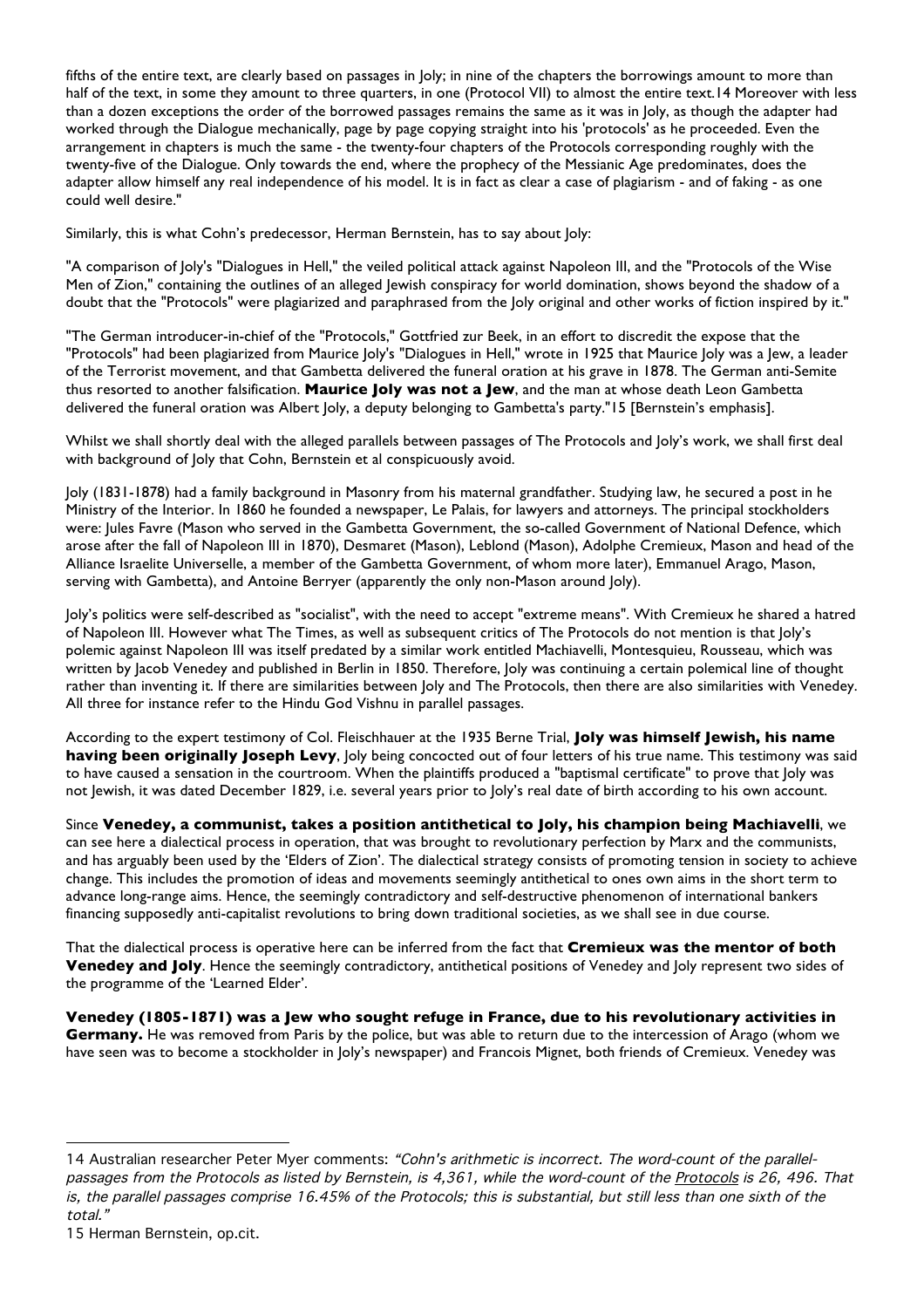closely associated with Karl Marx and helped establish the Communist International, and was also active in the Masonic order *Bauhutte*. 16

Cremieux himself, having failed to secure influence under the regime of his one-time friend Louis Napoleon, defended revolutionaries of the extreme Left, including Louis Blanc.17

Maurice Joly was considered o**f** sufficiently high regard to have a eulogy delivered at his funeral by a **Deputy of Gambetta's Party, Albert Joly**. Thus, whilst the German introduction to The Protocols cited above displays confusion concerning Joly, the negligence of Cohn, Bernstein, et al in regard to Joly's associations with Freemasonry, and with Cremieux, is surely no better. In particular, Bernstein points out the erroneous claim that Gambetta himself eulogised Maurice Joly at his funeral, yet fails to mention that it was nonetheless a member of the Gambetta Government, Albert Joly, who delivered the oration for his namesake. Since Bernstein refers to Albert Joly, one might wonder why Bernstein didn't mention that it was Albert himself who had delivered the oration at his namesake's funeral. Why the omission?

#### The Gambetta Regime

l

The environment in which Joly and his mentor Cremieux worked is described by a Jewish professor of political science at Johns Hopkins University, as follows:

#### {Benjamin Ginsberg pp. 19-21. Page numbers added here}

{p. 19} "In France, Jews supported the liberal revolution of 1848. Two prominent Jews, **Adolphe Cremieux** and Michel Goudchaux, served the **Second Republic** as **minister**s **of justice** and finance, respectively. The accession of Napoleon III brought an end to this short-lived regime and Jews played little role in the Second Empire that followed. After the rout of French forces in the Franco-Prussian War and the collapse of the Second Empire in 1870, **Jews were active in the founding of the Third Republic**. The Rothschilds organized the payment of the German war indemnity, and a number of Jews participated in the early republican governments. **Cremieux once again served as minister of justice**; Eugene Manuel, Narcisse Leven, and Leonce Lehmann occupied important government posts; and several Jews served in the Chamber of Deputies. **Throughout** the history of **the Third Republic**, until its destruction at the hands of the **Germans** 

{p. 20} in 1940, **Jewish politicians, financiers, and publicists** were active participants in the **defense of the Republic against** those institutions and forces in French society - **the army, aristocracy, and clergy** in particular **that sought its downfall.**

"A small number of Jewish financiers had become wealthy during the period of the Second Empire. On the whole, however, most French Jews lived in relative poverty in Alsace prior to the 1870s. With Germany's annexation of Alsace in 1870, thousands of Jews moved to Paris. Under the auspices of the Third Republic **economic opportunities opened to Jews**, and they used these to make significant places for themselves in **banking, commerce, and the professions.**

"Between the Franco-Prussian War and the First World War, **Paris** was a major **international banking and financial center, and Jews** were among the **dominant** figures **in French finance.** In the late nineteenth century, **roughly one-third of all Paris bankers were Jews**. Among the most prominent were the Rothschilds, the Camondos, the Leoninos, and such financiers as Bamberger, Reinach, Stern, Deutsch, Heine, Ephrussi, Goudchaux, Lippmann, Pereire, and Bischoffsheim.

"These bankers were heavily involved with the development of railroads and industry within France and also loaned large amounts of money abroad, especially in the Middle East and North Africa. Their clients included the rulers of Egypt, Tunis, Turkey, and Morocco, Louis-Raphael Bischoffsheim, a prominent Jewish banker, was typical of this group. He financed a number of railways in the south of France as well as provided funding for both governments and private ventures in North Africa. He served as a director of the Banque des Pay-Bas, the Credit Foncier Colonial, the Franco-Egyptian Bank, and the Societe du Prince Imperial.

"Similarly, the financiers Emile and Isaac Pereire founded the Credit Mobilier, **one of the first investment banks in France**. Isaac's son Eugene, also a banker, developed railroads in the Midi and in Spain. Isaac Pereire had interests in the Middle East as well, and at one point he served as France's honorary consul in Persia. Isaac Camondo, whose father immigrated from Turkey, was a major figure in French industrial development, serving as head of the Banque de Paris et des Pays-Bas as well as president of a number of railroad, natural gas, and cement companies.

"Jews were very active in the political life of the **Third Republic**. Before the First World War, they were most closely identified with

<sup>16</sup> As for Marx himself, his mentor was Moses Hess, who is considered the father of both Communism and Zionism, predating both Marx and Herzl.

<sup>17</sup> Lady Queensborough, Occult Theocracy, op.cit. Lady Queensborough's information was obtained from her secretary Mrs Leslie Fry, as mentioned, an authority on The Protocols.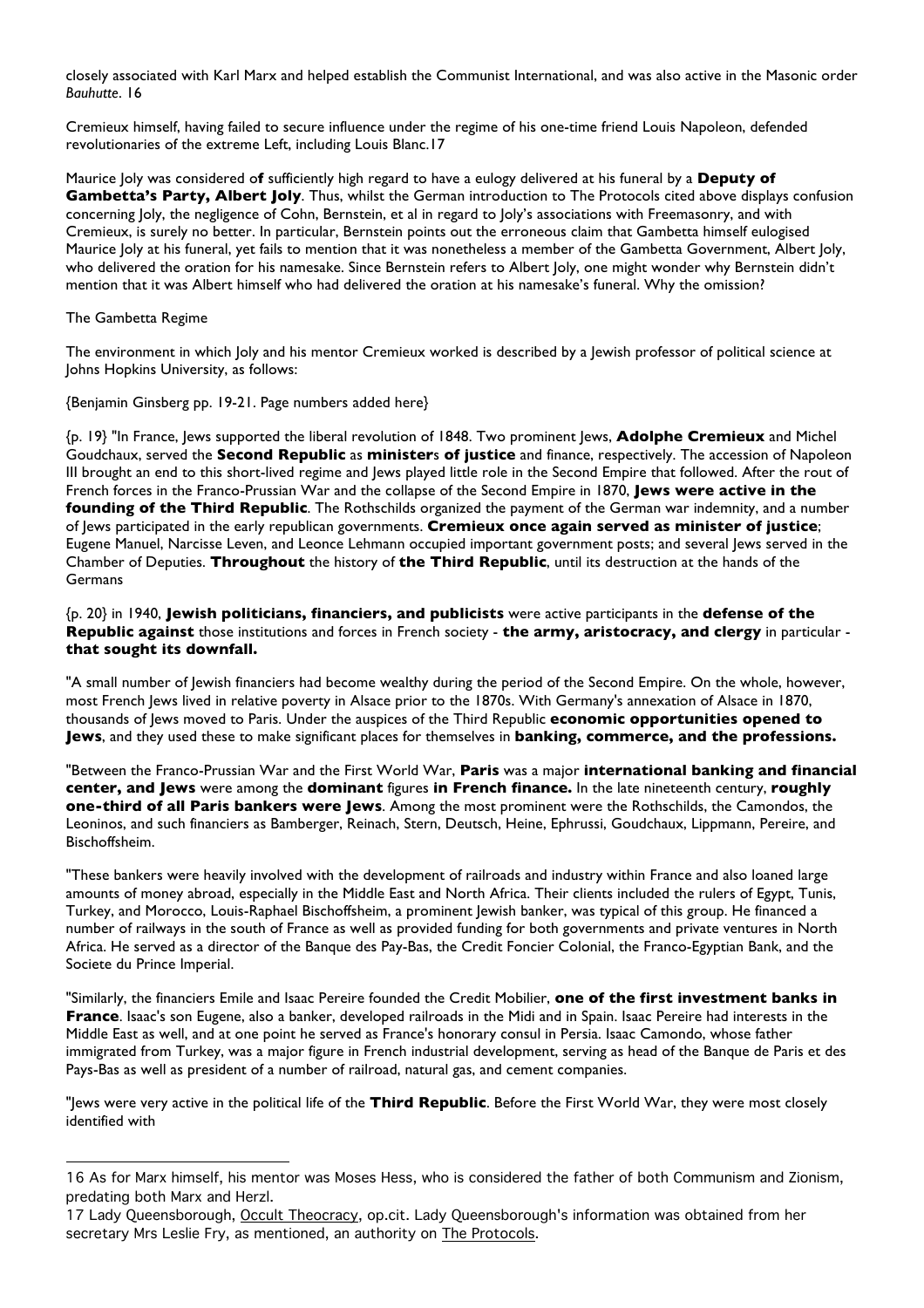{p. 21} **Leon Gambetta's** liberal "Opportunist" faction of the Radical Republican party. Prominent Jewish Gambettists included **Cremieux**, Leven, and Lehmann as well as Isaie Levaillant, Edouard Millaud, Joseph Reinach, and David Raynal. **Cremieux was Gambetta's first political mentor**; Reinach was the owner and editor of the Gambettist newspaper. Jews figured so prominently in the Gambettist faction that its opponents often charged that Gambetta himself must be a Jew. After Gambetta's death, Jews continued to be closely aligned with his most prominent political heir, Jules Ferry.

"Early in his career, Gambetta had been something of an **economic radical**. By the late 1870s and 1880s, however, the Gambettists had come to be identified with a **probusiness position** similar to that of American Republicans during the same period. In addition, the Gambettists were the chief proponents of **anticlerical legislation** and, especially under Ferry's leadership, pursued a policy of French **imperial expansion** in Africa, the Near East, and Asia.

**"These positions were congenial to the interests of French Jews**. The Gambettists' anticlerical legislation **reduced the political power of the Catholic Church,** an institution that by definition excluded Jews. Jewish businessmen welcomed the Gambettists' program for promoting domestic economic development, which included a protective tariff, tax incentives, and support for railroad construction. **Gambettist colonial policy served the interests of those who sought protection for the investments in North Africa and the Near East**."18 [Emphasis added].

Cohn wishes us to believe that the Alliance Israelite Universelle was a harmless, apolitical, charitable association. Yet **Cremieux, as Prof. Ginsberg shows, was at the centre of French politics**. Jewry hated the regime of Napoleon III. The polemics of Joly served French Jewry's purposes, and explains why Joly was brought under the patronage of Cremieux, as was Gambetta himself. The above passages from the book of a Jewish academic are themselves suggestive of The Protocols, outlining the Jewish agenda: that of the assumption to power on a socialistic policy only to inaugurate a free trade policy {but Ginsberg says Gambetta introduced a protective tariff - p. 21} ; together with the **destruction of**  throne, Church. Note particularly that Jewish publicists (in which we can include Joly as Cremieux's protégé, as well as Venedey before him), radical politicians and bankers worked in unison to overthrow the Empire. This is precisely the formula of The Protocols. Cremieux's alliance served to unite these Jewish plutocrats and agitators across the globe into a highly influential body that was able to change the policy of governments, and thwart the legal process through the bribery of rulers.19

Masonry, Illuminati & The Rite of Mizraim

l

Mrs Fry and other authorities on The Protocols have claimed that the **documents were taken from a Lodge of the Masonic Rite of Mizraim**, by one of its Jewish members, Joseph Schorst. Whilst this suggestion is of course rubbished out of hand by Cohn et al, once again the Protocols deniers remain strangely mute as to the role of both Cremieux and Joly in Mizraim.

Cremieux was a prominent member of Mizraim as well as Scottish Rite Masonry and the Grand Orient. Given Cremieux's commitment to World Jewry, it is difficult to believe he would have devoted his energies to Masonry merely because he wanted to roll up a trouser leg and shake hands in a funny manner.

Cremieux was a member of the Supreme Council of the Order of Mizraim. He also became Grand Master of the unified Grand Orient and Scottish Rite Masonry.

The Aegpytian Rite of Mizraim or Misraim was founded in Milan, Italy in 1805 and transferred to France in 1814. Mizraim is Hebrew for Egypt. Its origins reach back to the cabalistic magician Cagliostro, who was an initiate of the Illuminati.

But the Misraim-Rite was (and still is) not accepted by Regular Freemasonry. In 1862, another irregular rite, the Memphis-Rite was introduced to the USA.

On 4th June 1872, John Yarker introduced the Memphis-Rite to England. Under his jurisdiction, Memphis and Misraim came together. This unification was called The Antient and Primitive Rite of Memphis and Misraim, or Memphis-Misraim.

In 1902 Theodor Reuss, a German espionage agent, gained sanction from Yarker to install the Scottish Rite (33 degrees) and the "irregular" MM-Rites (90 and 97 degrees) in Germany.

In 1917, Reuss introduced some of the Scottish Rite and MM degrees into the Ordo Templi Orientis, an occult society founded in 1906. This OTO was to be taken over by the infamous "Black Magician" and self-declared "Great Beast 666", Aleister Crowley. Crowley, a cabalist, was to write his own manifesto for a "New World Order", which he called The Book

<sup>18</sup> Benjamin Ginsberg, The Fatal Embrace: Jews and the State, Uni. Chicago Press, 1993.

<sup>19</sup> Cremieux, along with Moses Montefiore of Britain, were able to bribe the Khedive of Egypt to have several rabbis and some wealthy Jewish merchants who had been convicted of the ritual murder of Father Thomas and his servant in Damascus, 1840, set free. The bribe was of 60,000 bags of gold, indicating the financial backing at the disposal of Cremieux. See the account of the Damascus trial by Dr M Tlass, Syrian Minister of Defence, entitled Matzo of Zion, Damascus, 1991.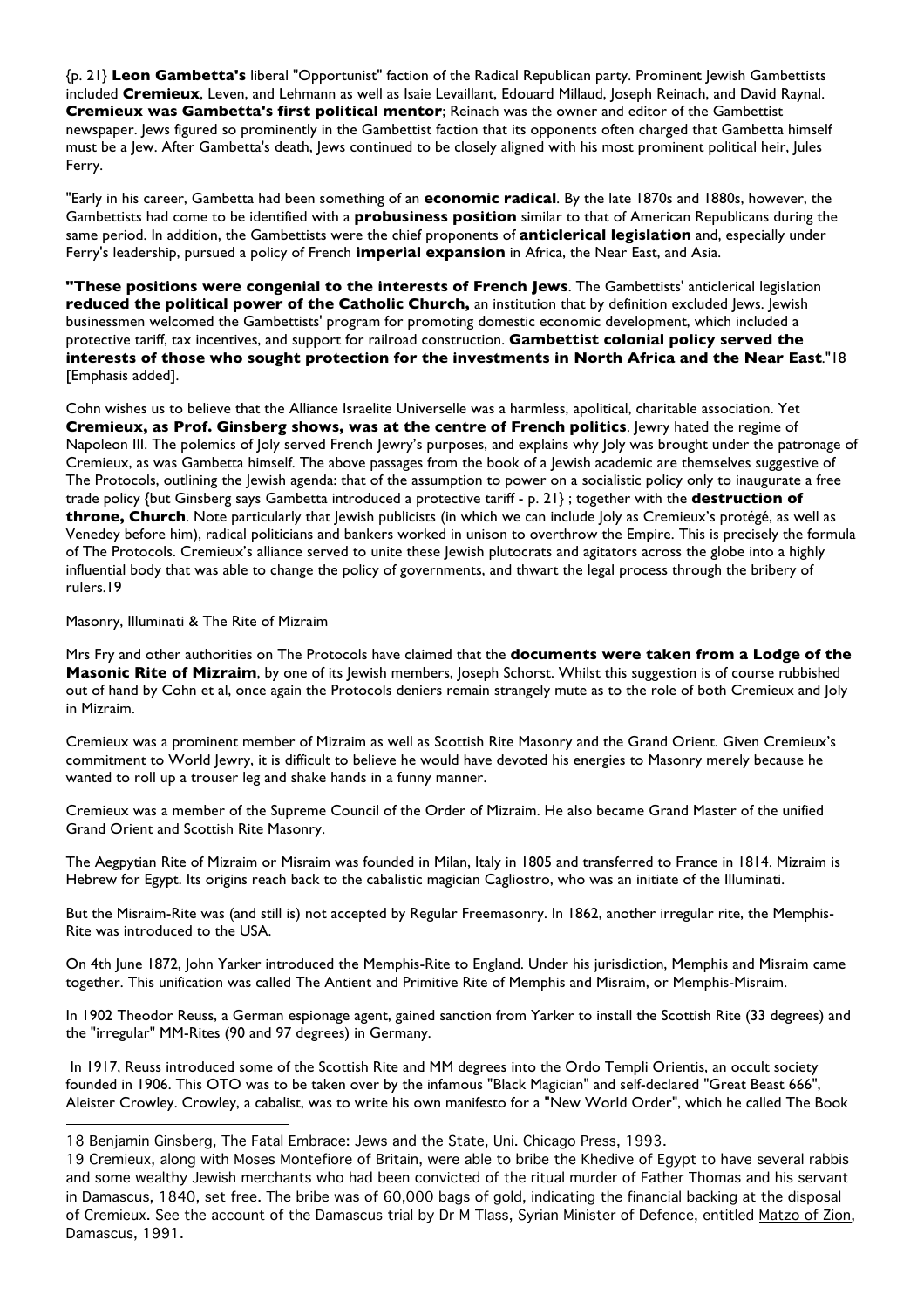of the Law, expounding a Nietzschean doctrine of "Force and Fire" on the ruins of Christianity. Crowley saw his movement as being a continuation of the Illuminati and counted its founder Adam Weishaupt among a long list of "saints". A major difference of course is that Crowley did not have the resources and influence of Organised Jewry.

In 1870 the Rite of Mizraim was established in England under the authority of Cremieux.

Bro. Little, one of those at the founding conference of Mizraim in London, on 28 December, stated:

"…Brother Cremieux. however, as a proof of his willingness to assist, sent to the meeting his diploma as a member of the French Grand College of Rites, and this diploma was placed upon the table during the proceedings, and was examined by several out of the hundred Masons present. It was also understood that **Brother C.'s diploma invested him with the power to found rites or orders recognized by the Grand Orient of France** (the Rite of Misraim being one)…"

The Freemason reported that a *"Supreme Council General of the 90°, had been regularly formed here 'under the authority conveyed in a diploma granted to the Illustrious Brother Cremieux, 33° of the Rite Ecossais, and a member of the Grand College of Rites in France.'*"20

### Freemasonry

Bernstein and Cohn both trace the origins of a "Jewish conspiracy myth" to the once widely held belief that the Free Masons were behind much of the world's tribulations, particularly in the wake of the French Revolution. Bernstein writes:

"In its modern form the myth of the Jewish world-conspiracy can be **traced back to a French Jesuit, the Abbe Barruel**. As early as 1797 Barruel had produced a great five-volume *Memoire pour servir a l'histoire du Jacobinisme*, in which he argued that **the French Revolution represented the culmination of an age-old conspiracy of the most secret of secret societies**. In his view, the source of the trouble **lay in the medieval Order of Templars**. In reality this order had been exterminated in 1314 - but in Barruel's **fantasy** it still survived as a secret society, pledged to abolish all monarchies, overthrow the papacy, preach unrestricted liberty to all peoples, and found **a world-wide republic under its own control. In modern times it was operating through the Order of Freemasons**, and particularly through a group of Bavarians called **the Illuminati**, whom Barruel called "enemies of the human race, sons of Satan". In Barruel's view it was this little handful of Bavarian Illuminati, who, carrying on the doctrine of the medieval Knights Templars, and controlling all Freemasons and Jacobins in France, had brought about the cataclysm of the French Revolution.21

Bernstein goes on to relate that the Abbe himself learnt of the Masonic conspiracy and the Illuminati from John **Robison**, an eminent Scottish scientist, who was writing Proofs of a Conspiracy.

**Bernstein and Cohn rubbish any** such notion of **Masonic involvement in any conspiracy, including involvement in the French Revolution**. This repudiation is necessary on their part, since Masonry plays a major factor in the conspiracy expounded in The Protocols. We shall consider the role of Masonry and the Illuminati in due course. Suffice it here to cite several eminent sources that can hardly be said to be anti-Semitic. **Benjamin Disraeli, the Jewish Victorian era Prime Minister of Britain** and intimate of the Rothschild banking dynasty, one of the mainstays of Jewish world influence, states in terms themselves reminiscent of The Protocols:

"When **the secret societies, in February 1848, surprised Europe**, they were themselves surprised by the unexpected opportunity, and so little capable were they of seizing the occasion, that **had it not been for the Jews**, who of late years unfortunately have been connecting themselves with these unhallowed associations, imbecile as were the governments t**he uncalled-for outbreak would not have ravaged Europe**. But the fiery energy and the teeming resources of the children of Israel maintained for a long time the unnecessary and useless struggle. If the reader throws over the provisional governments of Germany, and Italy, and even of France, formed at that period, he will recognise everywhere the Jewish element. Even the insurrection, and defence, and administration of Venice, which, from the resource of statesmanlike moderation displayed, commanded almost the respect and sympathy of Europe, were accomplished by a Jew - Manini, who by the bye is a Jew who professes the whole of the Jewish religion, and believes in Calvary as well as Sinai, 'a converted Jew', as the Lombards styled him, quite forgetting, in the confusion of their ideas, that it is the Lombards who are the converts - not Manini."22

Secondly we have a remarkable statement from Leon Trotsky, the Jewish revolutionary who became commander of the Red Army and with Lenin the most powerful man in the USSR:

"It was during that period that I became interested in freemasonry. ... In the eighteenth century **freemasonry became expressive of a militant policy of enlightenment**, as in the case of the **Illuminati, who were the forerunners of the revolution**; on its left it culminated in the Carbonari. Freemasons counted among their members

<sup>20</sup> Bro. Ellic Howe, Fringe Masonry in England 1870-1885, 14 Sept. 1972.

<sup>21</sup> Herman Bernstein, op.cit.

<sup>22</sup> Benjamin Disraeli,, Lord George Bentinck: a political biography, London 1852, 1905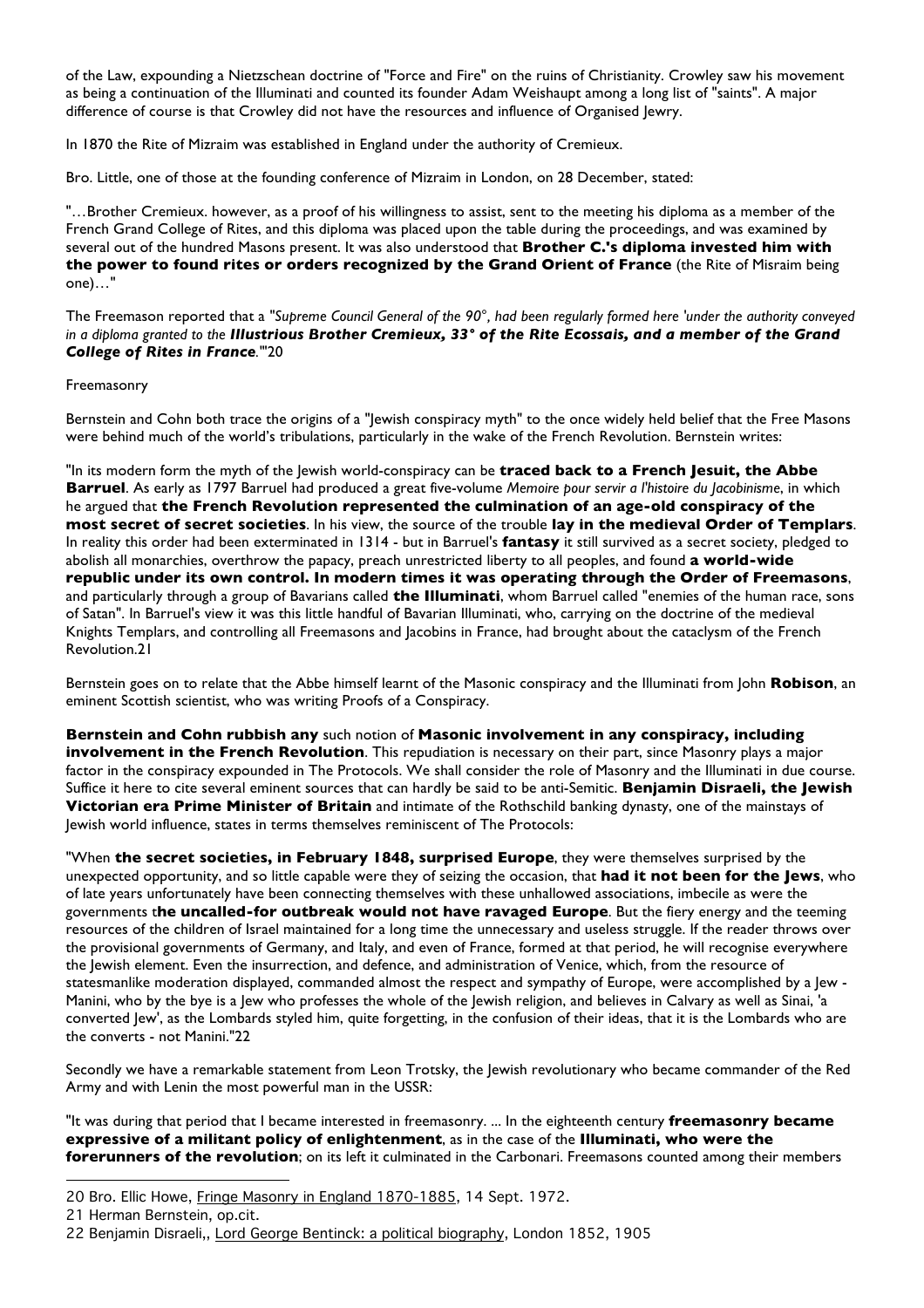both Louis XVI and the Dr. Guillotin who invented the guillotine. In southern Germany freemasonry assumed an openly revolutionary character, whereas at the court of Catherine the Great it was a masquerade reflecting the aristocratic and bureaucratic hierarchy. A freemason Novikov was exiled to Siberia by a freemason Empress. . I discontinued my work on freemasonry to take up the study of Marxian economics. ... The work on freemasonry acted as a sort of test for these hypotheses. ... **I think this influenced the whole course of my intellectual development**.".23

Note that Trotsky not only refers to Masonry as a major factor in revolutionary ferment, but how **it had also infiltrated the hierarchy of the old order it was about to overthrow**, and that **both the Illuminati and the Italian Carbonari were involved**. Yet Bernstein and Cohn dismiss such sentiments when expressed by **Robison** et al as "fantasy". Bernstein also opines that the Illuminati were a "rival" of Masonry and did not survive its banning by the Elector of Bavaria. As we shall see, this opinion is naïve at best.

### Thirdly, **Bernard Lazare traces the Jewish influence on Masonry and the Illuminati**, as follows:

"…It is true of course that there were Jews connected with Freemasonry from its birth, students of the Kabbala, as shown by certain rites which survive. It is very probable too that in the years preceding the French Revolution, they entered in greater numbers than ever, into the councils of the secret societies, becoming, indeed, themselves the founders of secret associations. There were **Jews in the circle around Weishaupt**, and **a Jew of Portuguese origin, Martinez de**  Pasquales, established numerous groups of Illuminati in France and gathered a large number of disciples, who he instructed in the doctrines of reintegration. The lodges which Martinez founded were mystic in character, whereas the other orders of Freemasonry were, on the whole, rationalistic in their teachings. This might almost lead one to say that the secret societies gave expression in a way to the two fold nature of the Jew, on the one hand a rigid rationalism, on the other that pantheism which… often ended in a sort of Cabalistic theurgy. There would be little difficulty in showing how these two tendencies worked in harmony; how Cazotte, Cagliostro, Martinez [de Pasquales]… were practically in alliance with the Encyclopaedists and the Jacobins, succeeded in arriving at **the same end, the undermining, namely, of Christianity**."…"24

## **Case Study: Turkey – Where Jewry, Masonry & Revolution Combine**

We have previously quoted a Masonic historian on the role of Masonry in the Russian revolutions of 1905 and 1917. The revolution of the so-called Young Turks is another upheaval that exemplifies the connection between a faction of Jewry, Masonry and revolution according to the strategy of The Protocols. Again we shall source a Masonic historian, Cecil Layiktez, who traces the development of the Masonic revolution in Turkey, as well as indicating the power of Masonry over Europe as a whole:

"A Masonic political party : Union and Progress, created according to the model of the "Carbonaries" in Italy.

"**After the model of Young Italians, Young Germans, Young Swiss**, the Young Turks organized in Paris with the aim of bringing back the constitutional monarchy. But the Young Turks talked a lot but did not act. **5 Freemasons**, military students in the faculty of medicine started a revolutionary party which later took the name of Union and Progress. Their model was the **Italian paramasonic revolutionary society, the "Carbonaries".**

"In the second half of the 19th century, the main European powers had obtained an immunity for their subjects living in the Ottoman Empire. This immunity system was called "Capitulations". The Turkish police did not have the right to search a house belonging to a foreign subject. **Thus, the members of Union and Progress in Thessalonica plotted their revolution in Italian, French and Spanish lodges gathering in houses belonging to foreigners**…..

"…[Sultan] Abdulhamit knew very well what Freemasonry was about… three of his brothers were freemasons. The princes Kemalettin and Nurettin were in line for the throne. **Most of the European powers were governed by freemason kings and ministers.** For these reasons, Abdulhamit did not want to alienate the Freemasons. On one side, while persecuting the revolutionary lodge members of the Italian, French and Spanish lodges in Thessalonica, he gave large donations to the charity efforts of English Lodges in Istanbul.

"The second Constitutional Monarchy

l

**"A great number of high ranking officers were Freemasons and also members of the Union and Progress Party, low ranking officers were not required to become Freemasons to be accepted into the Union and Progress Party, but they hoped to get a quicker promotion if they would be initiated first.**

"The action of the Union and Progress Party, and its threat to invade Istanbul with the armies stationed in the Thrace, obliged Abdulhamit to promulgate once more the Constitutional Monarchy on the 23rd July 1908.

<sup>23</sup> Leon Trotsky My Life, Penguin, Harmondsworth, 1975.

<sup>24</sup> Bernard Lazare, Anti-Semitism, Paris, 1891, 1894. Britain, 1967. Lazare, literary critic and author, was according to the Jewish Encyclopaedia, a prominent figure in the 1898 Zionist congress. He later dissociated himself from the Zionist movement over disagreement regarding the management of the Jewish Colonial Trust.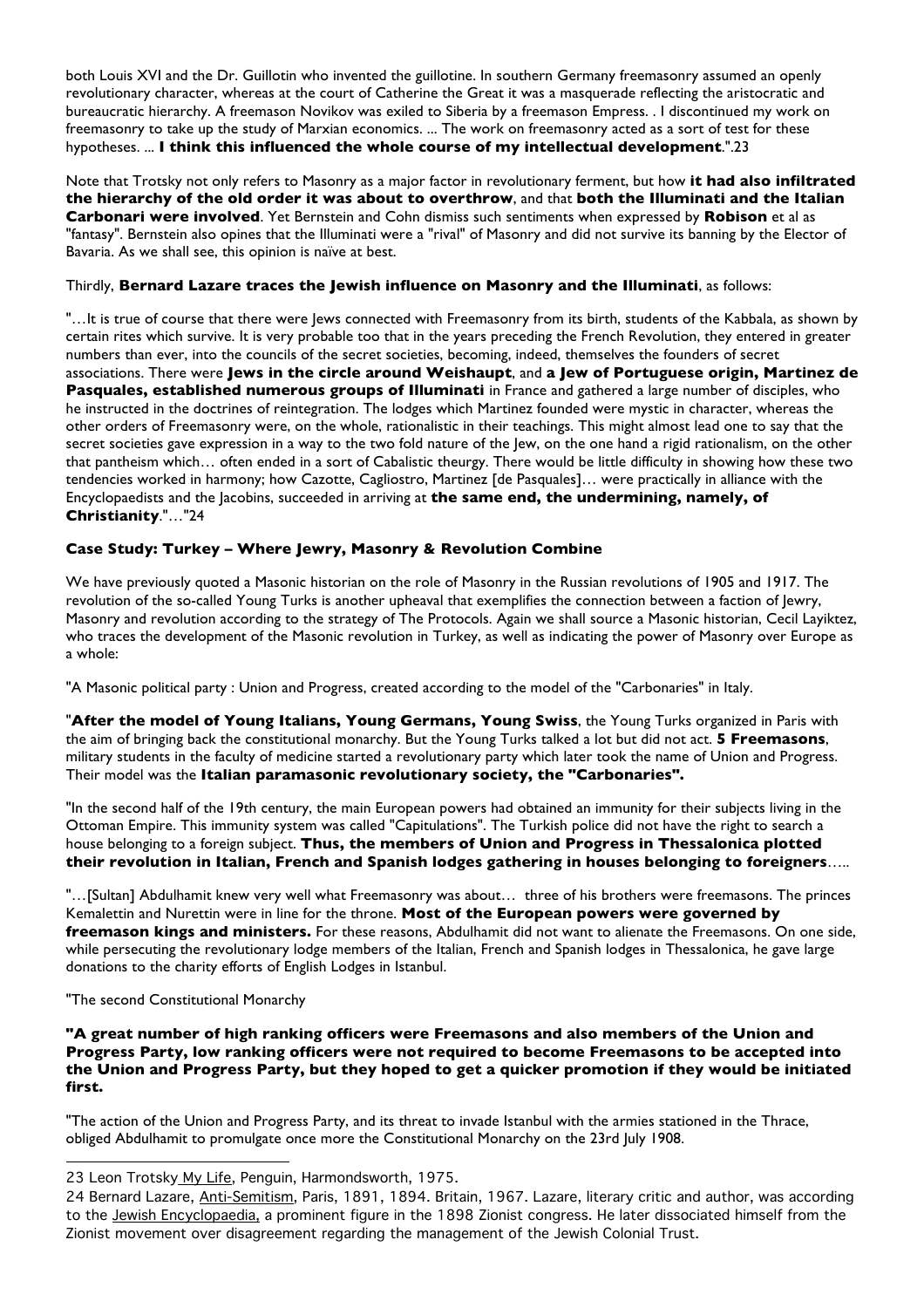"The reaction was not long to come. On the 31st March 1909 the fundamentalists took the control of Istanbul.

"The freemasons in the Thrace, mainly from Thessalonica organised an army of reservists. **Almost all officers were Freemasons**. There were too many officers, some joined the expeditionary force as ordinary soldiers. The army took back Istanbul from the fundamentalists, there were **bloody battles and hangings**, and **Abdulhamit was dethroned by a committee of 5 deputies, all of them Freemasons.**

"As a result to all this, Freemasons became the hate center of fundamentalist Islam.

"The Masonic State.

"According to the French historian Thierry Zarcone, the **period from 1908 to 1918 could be called "The Masonic State". The Union and Progress Party in power used Freemasonry in its foreign relations.** Deputations of mason parliamentarians went to Italy, France, Hungary and Germany. The Freemason deputies claimed that with their effort, democracy, that is the French slogan of liberty, equality and fraternity was prevailing now in Turkey and that the European powers should be of assistance. The Albanians had revolted against the Ottoman rule and the Italian parliament was about to vote an aid program for the rebels, but after the **intervention of the Grand Lodge of Turkey, the Italian Freemasons in the parliament were effective and the motion** did not pass".25 [Emphasis added].

Note that not only is Masonry claiming the Turkish revolution, but also the revolutionary movements in Italy, Switzerland and Germany; that 'most of Europe' was governed by Masons, which put the Turkish Sultan in an impossible compromise; that Italian Masonic parliamentarians voted against supporting Albanian liberation because of their solidarity with the "Masonic state" that Turkey had become. Are we supposed to believe with Cohn, et al that all this is a fraud or a conspiratorial delusion?

Note the quote by Disraeli above who states that these revolutionary secret societies were strongly connected with Jewry. This is no less so than **with the so-called "Turkish" revolution, whose Jewish representation seems to have been as overwhelming as the Russian revolutions**. Note that the Masonic historian Layiktez states the Masonic revolutionaries were protected by using the homes of "foreign Masons", and that the revolutionary centre was Salonica. Another Masonic source fills out the details:

"The **secret Young Turk council** was formed and the whole movement was **directed from Salonica.** Salonica, **the most Jewish town in Europe 70,000 Jews out of a population of 100,000** was specially suited for the purpose. It already **contained several (masonic) Lodges in which the revolutionaries could work** without being disturbed. These Lodges are **under the protection of European diplomacy**. And as the Sultan was without weapons against them, his fall was inevitable."26

### Illuminati

Mizraim was supposedly derived from Cagliostro, the notorious occultist who worked his way around influential circles and established Masonic Lodges throughout Europe.

Cagliostro was during his lifetime widely regarded as a Jew. There is no definitive evidence for this. He was however a cabalist. According to John Yarker, whom as we have seen, introduced Mizraim to Britain, Cagliostro in turn received his initiation into cabalistic Masonry from Martinez de Pasquales.

Both Pasquales and Cagliostro were initiates of the Order of the Illuminati, a secret society founded by Prof. Adam Weishaupt in Bavaria in 1776. The Illuminati was organised on Masonic lines and infiltrated Masonry. The aim was the creation of a universal republic on the ruin of the Church and the Thrones of Europe. Much has been speculated on the role of the Illuminati and Masonry on the French and other revolutions. Certainly Masons were prominent in the French, American and 1848 revolutions.

As we shall see, **Masonry is central to the programme outlined in The Protocols**. The Judaic basis of Masonic doctrine, centred around the allegorical rebuilding of the Temple of Solomon, and the grafting onto Masonry of cabalistic orders such as those of Mizraim, is the means by which **Gentiles become Judaised, according to the plans outlined in The Protocols.** 

### It is also of note that the **plans of The Protocols for achieving a universal state are very similar to those of the Illuminati.**

Bernstein, Cohn et al base their debunking of The Protocols on the similarity to the work of Joly. However, apart from Joly, having been an agitator under the patronage of Cremieux, it can be shown that **passages from The Protocols run** 

26 Acacia, October 1908.

<sup>25</sup> THE HYSTORY OF FREEMASONRY IN TURKEY, by V.W Bro. Celil Layiktez Past Asst. Grand Master, Lodge Zeytin Dali No. 146 Grand Lodge of Turkey, Editor of TESV\_YE (The level) The Masonic Magazine of the Grand Lodge of Turkey.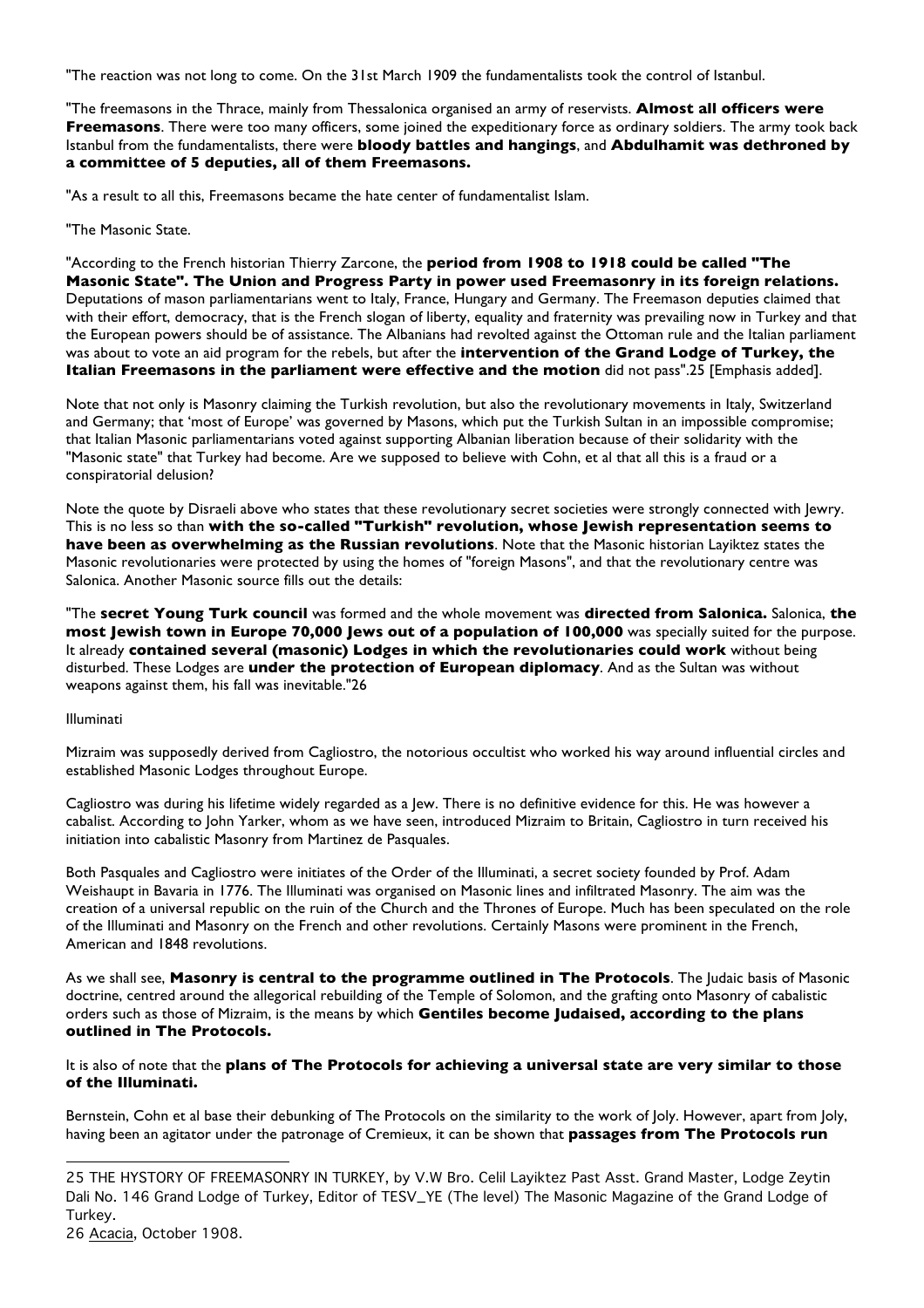**just as parallel to the documents of the Illuminati** and those of leading Jewish spokesmen and the Jewish holy books.

Here we shall compare passages form the Protocols with documents from the Illuminati to show that the Protocols are the continuation of a conspiratorial line which Mrs Webster and others trace to ancient sources.27

In 1783, the Elector of Bavaria, after repeated amiable requests to certain Masons of the Lodge Theodore (a front for the Illuminati) to refrain from anti-religious agitation, ordered an investigation into the Illuminati. Although the questioning of lower initiates failed to provide sufficient insight into the activities of the Order, documents and correspondence were seized from the premises of prominent Illuminatists showing the nature of the Order. The Illuminati was subsequently banned by the Elector, only to re-emerge in Germany as the German Union.28

### Parallels Between Protocols & Illuminati Documents

| Protocols                                                                                                                                                                                                                                                                                                                                                              | Illuminati                                                                                                                                                                                                                                                                                          |
|------------------------------------------------------------------------------------------------------------------------------------------------------------------------------------------------------------------------------------------------------------------------------------------------------------------------------------------------------------------------|-----------------------------------------------------------------------------------------------------------------------------------------------------------------------------------------------------------------------------------------------------------------------------------------------------|
| <b>END JUSTIFIES MEANS:</b> "The result justifies the<br>means, Let us, however, in our plans, direct our attention<br>not so much to what is good and moral a to what is<br>necessary and useful." Prot. I.                                                                                                                                                           | "We must, 1st gradually explain away all our preparatory<br>pious frauds. And when persons of discernment find fault,<br>we must desire them to consider the end of all our<br>labour. This sanctifies our means" Spartacus.29                                                                      |
| <b>INFORMERS:</b> "In our programme one-third of our<br>subjects will keep the rest under observation from a<br>sense of duty It will then be no disgrace to be a spy and<br>informer, but a merit" Prot. XVII                                                                                                                                                         | "And in particular, every person shall be made a spy on<br>another and on all around him. Nothing can escape our<br>sight:" Spartacus to Cato, 6 Feb. 1778.                                                                                                                                         |
| <b>PRESS:</b> "Not a single announcement will reach the<br>public without our control. Even now this is already being<br>attained by us inasmuch as all news items are received by<br>a few news agencies, in whose offices they are focussed<br>form all part so the world. These agencies will then be<br>already entirely ours and will give publicity only to what | " In like manner we must try to obtain an influence in<br>the printing houses, booksellers shops, chapters, and<br>in short in all the offices which have any effect, either in<br>forming or managing, or even in directing the mind of<br>man: painting and engraving are highly worth our care." |
| we dictate to them.<br>"We have already contrived to possess ourselves of the<br>minds of the goy [Gentile] communities                                                                                                                                                                                                                                                | "If a writer publishes anything that attracts notice, and is<br>in itself just, but does not accord with our plan, we must<br>endeavour to win him over, or decry him." Instructions<br>for the Degree of "Regent."                                                                                 |
| "We shall have a sure triumph over our opponents since<br>they will not have at their disposition organs of the press<br>in which they can give full and final expression of their<br>views"                                                                                                                                                                           |                                                                                                                                                                                                                                                                                                     |
| "Not a single announcement will reach the public without<br>our control." Prot. XII.                                                                                                                                                                                                                                                                                   | "The great strength of our Order lies in its concealment,<br>let it never appear in any place in its own name, but                                                                                                                                                                                  |
| <b>SECRET SOCIETIES, MASONRY: "Who and what</b><br>is in a position to overthrow an invisible force? And this<br>is precisely what our force is. Gentile masonry blindly                                                                                                                                                                                               | always covered by another name, and another<br>occupation. None is fitter than the three lower degrees<br>of Free Masonry; the public is accustomed to it, expects<br>little from it, and therefore takes little notice of it"                                                                      |

27 Nesta Webster, Secret Societies & Subversive Movements; World Revolution: The Plot Against Civilisation. Mrs Webster was during the 1920s widely regarded as an historian. She was commissioned by the British Secret Service to write a history of subversion. Mrs Webster herself cites parallel passages between the Protocols, Illuminati, Masonry and Bolshevism. (see World Revolution Constable 1921, Britons 1971).

28 Prof. John Robison, a Scottish scientist of considerable repute, wrote an expose of the Illuminati, Masonry and the fomenting of the French Revolution, entitled; Proofs of a Conspiracy (1798). James Watt, the inventor, was to describe his close friend as "a man of the clearest head and the most science of anybody I have ever known." 29 Illuminatists adopted pseudonyms: Spartacus was Weishaupt, the head of the Illuminati. Cato was Zwack, professor of law. Philo was Baron Knigge.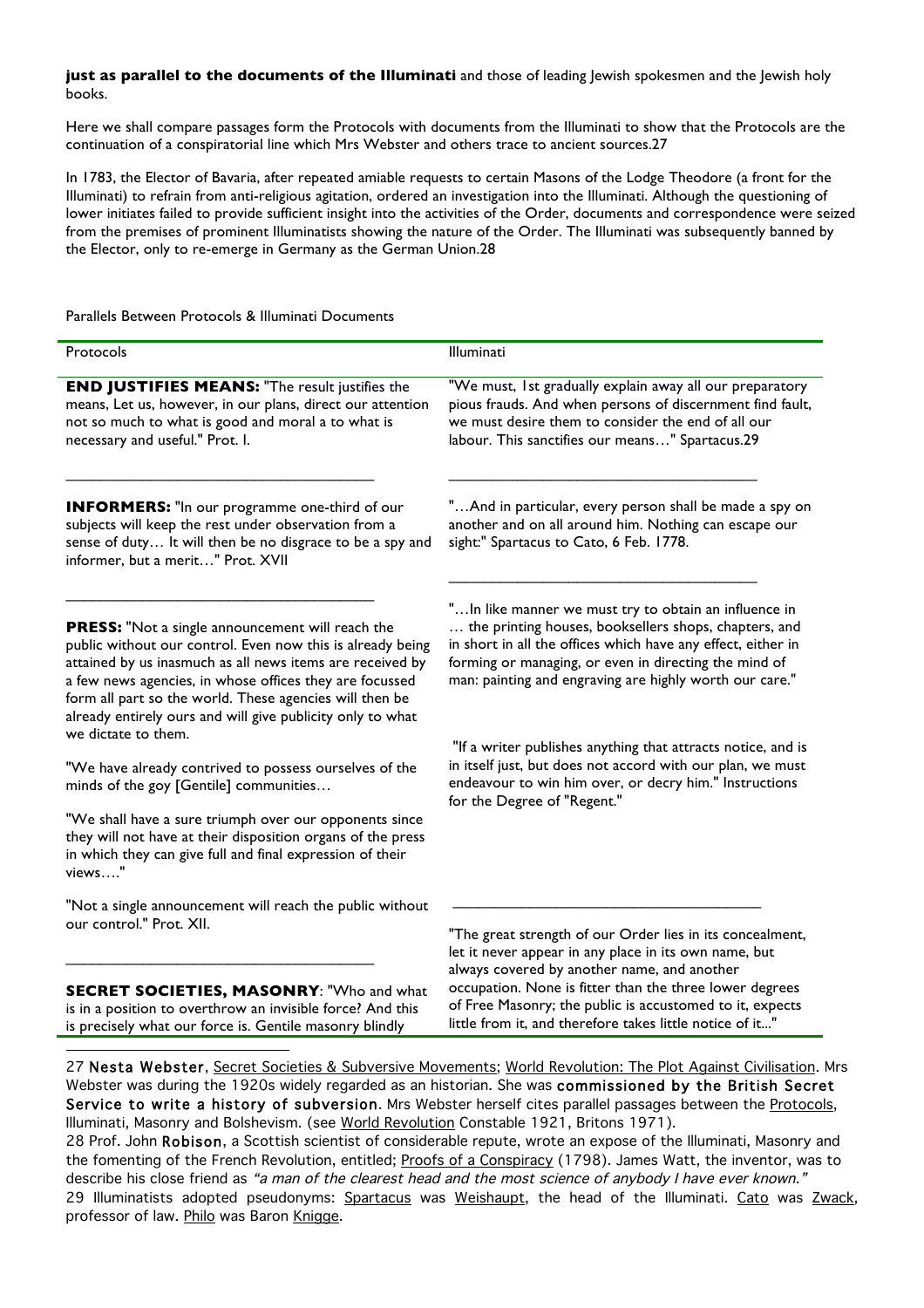serves as a screen for us and our objects, but the plan of action of our force, even its very abiding-place, remains for the whole people an unknown mystery." Prot. IV.

 $\mathcal{L}_\mathcal{L}$  , which is a set of the set of the set of the set of the set of the set of the set of the set of the set of the set of the set of the set of the set of the set of the set of the set of the set of the set of

**RELIGION, ARISTORCACY:** "We have long past taken care to discredit the priesthood of the goyim [Gentiles] and thereby to ruin their mission on earth, which in these days might still be a great hindrance to us. Day by day its influence on the peoples of the world is falling lower. Freedom of conscience has been declared everywhere, so that now only years divide us from the moment of the complete wrecking of that Christian religion…. We shall set clericalism and clericals into such narrow frames as to make their influence move in retrogressive proportion to its former progress. [See the parallel quote from the Illuminati setting out how this is to be done].

"… But in the meantime while we are re-educating youth in new traditional religions and afterwards ours, we shall not overtly lay a finger on existing churches, but we shall fight against them by criticism calculated to produce schism…. Prot. XVII.

 "In all corners of the earth the words "Liberty, Equality, Fraternity" brought to our ranks, thanks to our blind agents, whole legions who bore our banners with enthusiasm [i.e. French revolution, revolutions of 1848…]. … As you will see later, this helped us to our triumph: it enables us to grasp, among other things, the master card – the destruction of… the very existence of the aristocracy of the goyim, that class which as the only defence peoples and countries had against us…" Prot. I.

\_\_\_\_\_\_\_\_\_\_\_\_\_\_\_\_\_\_\_\_\_\_\_\_\_\_\_\_\_\_\_\_\_\_\_\_**JESUIT**

**S**: "In this respect the Jesuits alone might have compared with us, but we have contrived to discredit them in the eyes of the unthinking mob as an overt organisation, while we ourselves have kept our secret organisation in the shade…" Prot. V.

Instructions for the Degree of "Regent""

"We must consider the ruling propensities of every age of the world. At present the cheats and tricks of the priests have aroused all men against them, and against Christianity. But at the same time superstition and fanaticism rule with unlimited dominion, and the understanding of man really seems to be going backwards. Our task therefore is doubled. We must give such an account of things, that fanatics shall not be alarmed, and that shall, not withstanding, excite a spirit of free enquiry. We must not throw away the good with the bad, the child with the dirty water; but we must make the secret doctrines of Christianity be received as the secrets of genuine freemasonry [i.e. Cabalism]. But further we have to deal with the despotism of the Princes. This increases every day. But the, the spirit of freedom breathes and sighs in every corner; and, by the assistance of hidden schools of wisdom, Liberty and Equality, the natural and imprescriptible rights of man, warm and glow in every breath. We must therefore unite these extremes [atheistic rationalism and Judaised Christianity]. We must proceed in this manner." Philo to Cato.

"By the activity of our brethren, the Jesuits have been kept out of all the professional chairs at Ingolstadt, and our friends prevail. We have been very successful against the Jesuits and brought things to such a bearing that their revenues are now under the management of our friends…."Cato.

\_\_\_\_\_\_\_\_\_\_\_\_\_\_\_\_\_\_\_\_\_\_\_\_\_\_\_\_\_\_\_\_\_\_\_\_

 $\_$  , and the set of the set of the set of the set of the set of the set of the set of the set of the set of the set of the set of the set of the set of the set of the set of the set of the set of the set of the set of th

### Grand Duchess Elizabeth & the Masons

According to Israel Zangwill, one of the first to try and discredit The Protocols, the document had been published in **Nilus**' book in order to **discredit Philippe de Lyon, a "mystic"** who had gained influence over the Czar and Czarina, to the chagrin of Grand Duchess Elizabeth.30. While Zangwill alludes to **du Chayla**'s testimony, and mentions the count's service with the Cossack's in 1918 he does not mention **du Chayla**'s condemnation as a traitor working for the Bolsheviks. **Baigent et al**, in attempting to develop their own conspiracy theory, claim that the Grand Duchess was trying to install her own favourites at the Czar's court, and that **Philippe de Lyon was the rival of her friend Nilus as the Czar's spiritual adviser**.31

The innuendoes against the Grand Duchess are disgraceful while dubious characters such as **Radziwill** and **du Chayla** obviously earn their way into the 'Book of Righteous Gentiles'. The American, Rheta Childe Dorr interviewed Elizabeth shortly after the Kerensky revolution had overthrown the Czar. She states of the Grand Duchess:

<sup>30</sup> Zangwill's famous letter to the Times, August 18, 1921

<sup>31</sup> See Michael Baigent et al, footnote 160.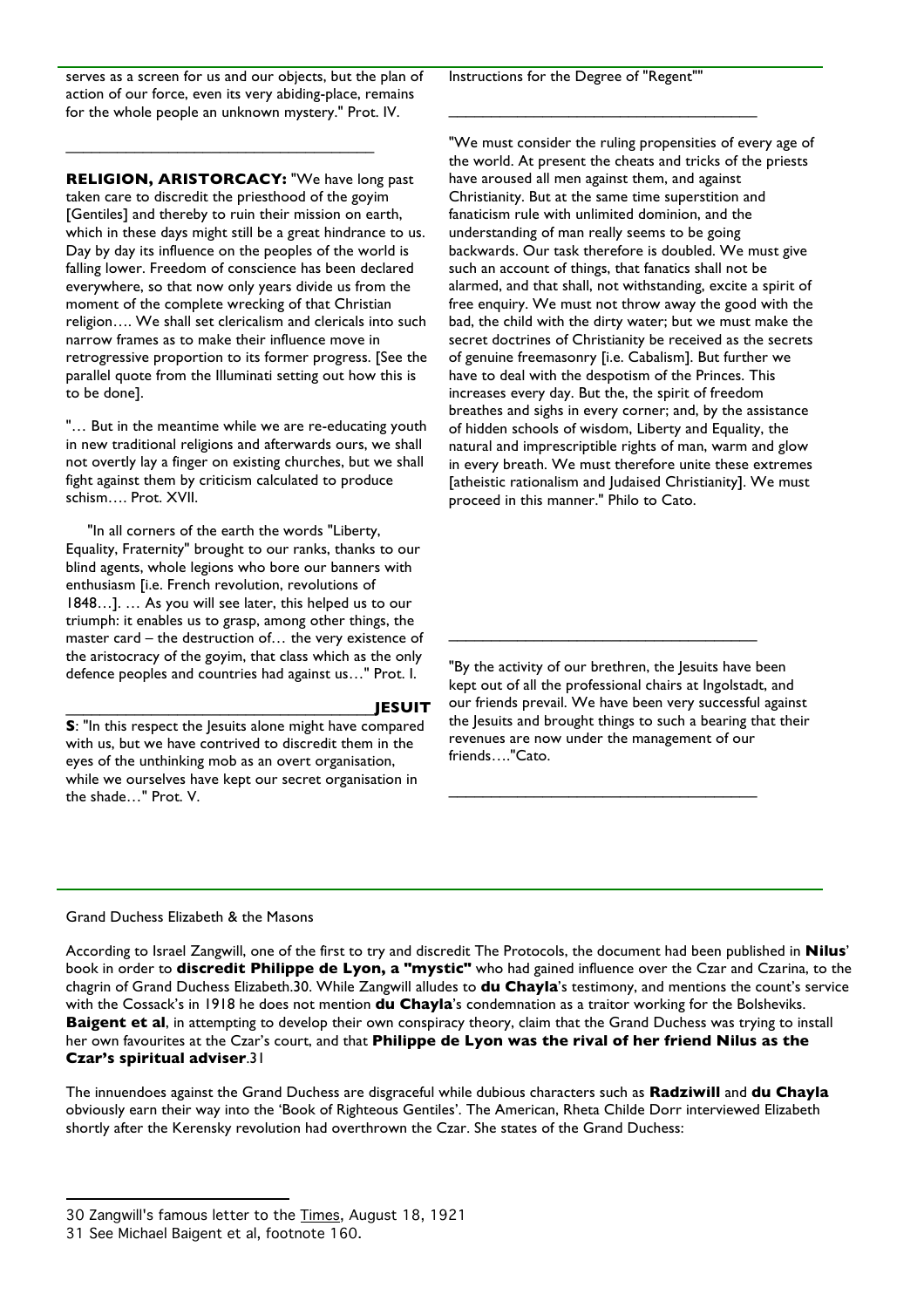"…The Grand Duke Serge was assassinated, blown to pieces by a bomb, almost before the eyes of his wife, by a revolutionist on February 4 old style, 1905. He was killed when going to join the Grand Duchess in one of the churches of the Kremlin in Moscow. She rushed out and saw his mutilated remains lying in the snow. The Grand Duchess Serge had long been known as a noble and saintly woman, and her conduct following the horrible death of her husband perfectly illustrates her character. She besought the Czar to commute the death sentence passed upon the assassin, and when he refused she went to the prison where the wretched man waited his death, gained admission to his cell, and almost to the end prayed with him and comforted him. No children had ever been born to her, and after the event which cut the last tie that bound her to the life of royal pomp and glitter she retired from society and gave herself up to religion. As soon as possible she became a nun. Her private fortune, to the last rouble, investments, palaces, furniture, art treasures, jewels, motor cars, sables and other fine raiment were turned into cash and the money used to build a convent and to found an order of which she became the lady abbess…"

Dorr relates that when the revolutionary mob stormed the convent and sought to jail Elizabeth as a "class enemy", she calmly confronted them, insisted on first going to the chapel to pray, then told the mob she was ready to leave with them. Such was her courage that nobody came forward.

In July 1918 she was buried alive in a mineshaft whilst tending to the wounds of those around her. Nothing of her character fits the portrayal of her as the unscrupulous conspirator of political intrigue at the royal. 32

## **Papus and Philippe de Lyon**

Elizabeth's concern at the influence of Philippe de Lyon would have been justified. Philippe was a protégé of Dr Gerard Encausse, commonly known by his esoteric name "Papus", who was an important Freemason with the same Lodge as Cremieux and Joly.

Papus, a Gentile, was a 33rd Degree Mason who became Grand Master of Memphis-Mizraim Masonry; i.e. he was a successor to Cremiuex and the head of the Masonic rite to which The Protocols are directly attributed.

The Masonic historian A E Waite states that Papus was also the founder of revived Martinist Freemasonry, and GM of the Martinist Supreme Council. Lodges were established in Russia, Britain, USA , South America and the Orient.33

Martinism was originally founded in 1754 by Martines de Pasqually. As we have seen, he was a Spanish Jew who had been an agent for Weishaupt's Illuminati. Martinism maintained connections with Memphis-Mizraim Masonry, including the German Mason Theodor Reuss and the Englishman John Yarker, the Martinist delegate in London.34 The association between Martinism and Memphis-Mizraim is indicated by a present-day paper by an Ontario-based Martinist Order, on the history of Martinism, stating of the period ca. 1930s:

It had an outer circle in the "Collège d'Occultisme" in Paris, and an anti-chamber to the Order, the 2 lodges of **Memphis-Mizraim**, "La Jerusalem Egytienne" and "L'Age Nouveau", provided the Masonic qualifications required for Martinist membership who had to progressively take degrees in **Memphis-Mizraim** as successive prerequisites to admittance to the Martinist degrees of Initiate and then Superior Unknown. 35

## **Manuilov – Agent of Masonry or Okhrana?**

Philippe de Lyon arrived in Russia in 1899 to establish a Martinist Lodge at the imperial court. He was introduced to the court by Rasputin's adviser, a "renegade Jew", Manassevich Manuilov, who was an agent of the *Okhrana*. What is strange about this is that in the testimony of **Radziwill**, cited by Bernstein, Cohn, Zangwill, et al, this same Manuilov is claimed to have worked with Golovisnki in Paris in "forging" The Protocols. What is to be made of these contradictions? Why was Manuilov introducing top Masons into the Czar's Court? What of the coincidence that The Protocols are claimed by their defenders to have been lifted from the Mizraim Lodge in Paris, the same Masonic rite to which Papus and Philippe belonged? In whose interests then was Manuilov really serving? Masonry? The *Okhrana*? There are questions which cause a major hole in the arguments of those who claim The Protocols to be a clumsy forgery.

<sup>32</sup> Rheta Childe Dorr, Inside the Russian Revolution, MacMillan Co., NY, 1918. Elizabeth was canonised by the Russian Orthodox patriarch in 1992.

<sup>33</sup> A E Waite, New Encyclopaedia of Freemasonry.

<sup>34</sup> Lady Queensborough, Occult Theocracy, op.cit. Reproduced in the appendix to the book are letters between these Masonic principals.

<sup>35</sup> Rose Croix Martinist Order of Ontario, Canada, website. It is of passing interest to note that this Order quotes several Martinist Masonic documents which are entitled "Protocols" and which emanate from France. One is entitled "Protocol of the Alliance with the Gnostic church", Sept. 1893; another, "Protocol of the Union of Martinist Orders, Oct. 28, 1962. Despite claims by some to the contrary, the word "Protocol" is obviously perfectly in accord with Masonic documents emanating from France. The papers from this Order make clear that Martinisnm is based on Kabbalistic occultism and that the founder was Martin de Pasqually.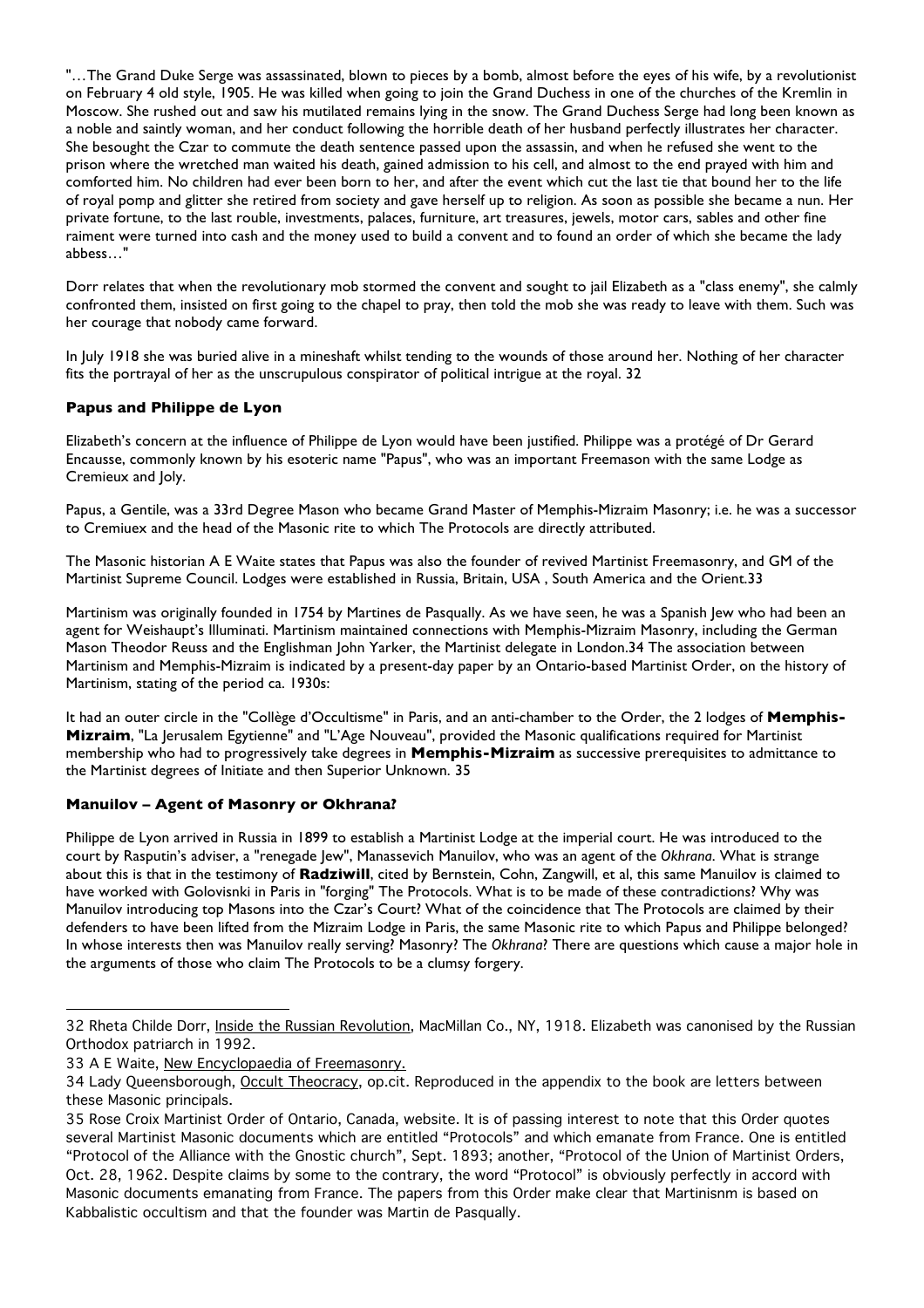### **Protocols and Nilus discredited by Masonic Advisers**

Papus went to St Petersburg on several occasions between 1900-1906. It was during his time, when the Czar was under the influence of both Papus and his protégé Philippe, that he scorned **Nilus** and rebuked The Protocols as a fraud. At the same time, his Interior Minister Stolypin commissioned an investigation which rejected the document as fraudulent. **Nilus** was sent from the court in disgrace, and his reputation and character have been the subject of slander ever since. We have seen elsewhere that Stolypin had his own agenda. However, whatever the evidence against The Protocols that was touted to the Czar by both Stolypin and the Masons, Nicholas towards the end of his life re-read **Nilus**' book The Great in the Small, where The Protocols are included as an appendix, and remarked on their prophetic nature.

We have seen a connecting thread from the Illuminati through to Martinist and Mizraim Masonry, The Protocols, Cremieux, Joly, those who sought to discredit The Protocols and **Nilus** at the Czar's court (Papus and Philippe) and strangest of all, the paradoxical position of Manuilov.

The Protocols & Judaism

### **Torah, Talmud & Cabala**

In tracing the development and supposed origins of an 'anti-Semitic conspiracy myth', Cohn cites a French author Gougenot des Mousseaux36 who wrote of the rise of a Jewish king-messiah who would destroy Christianity and create an international order. Cohn, referring to this French writer and to a commentary on the Protocols published in Madrid in 1963, disparagingly mentions "half-forgotten religious beliefs."37

"One of the most unexpected features of the Protocols is that Jewish world domination is to be exercised through a Jewish king, whom all nations will accept as their saviour. This figure is taken straight form the end of the last chapter of Gougenot des Mousseaux…"

### Previously Cohn states:

"It is certain that many 20th C. devotees of the Protocols really have imagined the secret Jewish government as composed of oriental sorcerers…"

### Herman Bernstein remarks:

**"The authors of the "Protocols" had evidently no idea of** the hopes, **the ethical aspirations**, the religious traditions, **the historical destiny of Judaism and the Jew**. Every intelligent reader of the melange of ignorance and **venom** contained in the "Protocols" must recognize that the writer of these calumnies had never read a Jewish or even an authoritative non-Jewish book dealing with Jewish history. None of the plans, ideas and aspirations outlined in the "Protocols," none of the political conspiracies are, in any detail, based on Jewish psychology or Jewish history."38

Bernstein and Cohn would dismiss such notions with ridicule and conveniently see no need to even repudiate the allegations regarding Judaism and a king messiah. However, we shall show here with authenticated Jewish sources that the very foundations of Judaism are nothing if not a belief in the divinity of the Jewish people, their destiny to rule the world and the emergence of a king messiah reigning over a universal state, with its world capital in Jerusalem, and with the Gentiles either tamely following the so-called Laws of Noah or facing elimination. These fundamentals of Judaism, which are again gaining in strength rather than being what Cohn calls "half forgotten", make The Protocols look timid by comparison. For this reason, Cohn would have it that nothing of the kind exists in the Talmud, or any scriptures of Judaism.

In sharp contrast to Bernstein and Cohn, Bernard Lazare states of the 'hopes, the ethical aspirations', the religious traditions, the historical destiny of Judaism and Jewry:

"With the law [Torah] yet without Israel to put it into practice, the world could not exist, God would turn it back into nothing; nor will the world know happiness until it be brought under the universal domination of the law, i.e., under the domination of he Jews. Thus the Jewish people is chosen by God as the trustee of His will; it is the only people with him the Deity has made a covenant; it is the choice of the Lord. At the time when the serpent tempted Eve, says the Talmud; he corrupted her with his venom. Israel, on receiving the revelation from Sinai, delivered itself from the evil; the rest of mankind could not recover. Thus, if they have each its guardian and its protecting constellation, Israel is placed under the very eye of Jehovah; it is the Eternal's favoured son who has the sole right to his love, to his good will, to his special protection, other men are placed beneath the Hebrews; it is by mere mercy that they are entitled to divine munificence, since the souls of the Jews alone are descended form the first man. The wealth which has come to the nations, in truth belongs to Israel…"39

<sup>36</sup> Gougenot des Mousseaux, Le Juif, le Judaisme et la judaisation des peuples chretiens, 1869.

<sup>37</sup> Norman Cohn, op.cit.

<sup>38</sup> Herman Bernstein, op.cit.

<sup>39</sup> Bernard Lazare, op.cit.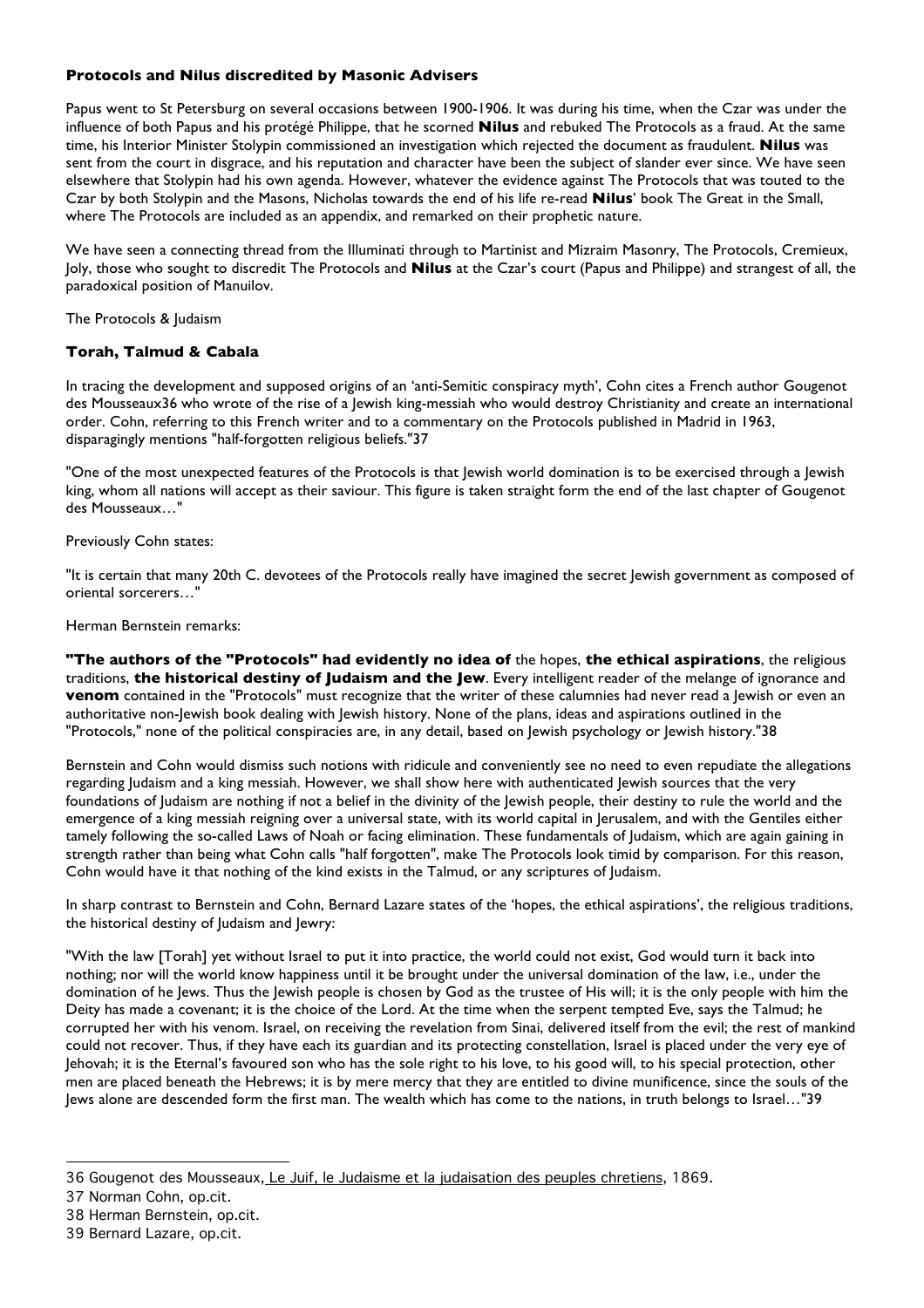Those then are the beliefs of Judaism in a nutshell, and in the following pages we shall examine them in the context of The Protocols.

[...]

Historic Parallels With The Protocols

## **Case Study: Leon Bourgeois**

There is a specific allusion in The Protocols to a leading French political personality whose relevance to the so-called "Learned Elders" indicates that whoever wrote or compiled The Protocols had **inside knowledge** of the workings of messianic power politics.40

In seeking to ridicule The Protocols Cohn writes:

"There is for instance the remark, at the end of 'protocol' 16, that as part of the plan to stupefy the gentiles one of the Elders' agents, Bourgeois, is advocating a program of teaching by object lessons. The reference is to Leon Bourgeois, a highly suspect figure in the eyes of the French right wing since, as Prime Minister in 1895-6, he had included nine Freemasons in his cabinet. From 1890-96 he frequently spoke in favour of a system of teaching by object lessons, and in 1897 these speeches were published in a book, L'Education de la democratie francaise; in 1898, as Minister of Education, he issued decrees on the subject…"

Prot. XVI deals with education reform, away from classicism and tradition. History is to be devalued and the emphasis will be on indoctrination and practicalities in regard to service to the State.

"Classicism, as also any form of study of ancient history in which there are more bad than good examples, we shall replace with the programme of the study of the future. We shall erase from the memory of men all facts of previous centuries which are undesirable to us, and these only those which depict all the errors of government of the goyim. The study of practical life [...] will stand in the forefront of the teaching programme  $[...]$ "

"[…] The system of bridling thought is already at work in the so-called system of teaching by object lessons , the purpose of which is to turn the GOYIM into unthinking submissive brutes waiting for things to be presented before their eyes in order to form an idea of them .... In France, one of our best agents, Bourgeois, has already made public a new program of teaching by object lessons."

The association of Leon Bouregois with Jewish and Zionist aspirations would only be evident years after the emergence of The Protocols.

Herzl states in his Diaries: *"The Hague. June 13, [1899].... In the evening I dined at Suttner's with Leon Bourgeois and others."41*

Herzl goes on to state that Suttner discussed Zionism with Bourgeois, who *"liked the idea."*

Leon Bourgeois (1851-1925) is regarded as "the spiritual father of the League of Nations". As we shall see, this was declared by Jewish spokesmen such as Nahum Sokolow and Israel Zangwill, to be "a Jewish idea", the "world super-government" mentioned in The Protocols, and like its successor, the United Nations Organisation, an important part of messianic Judaism. He is stated to have held almost every major office in the government of the Third Republic, which as we have seen, was strongly influenced by Jewish politicians and bankers.

A standard biographical reference states:

l

"As minister of public instruction in Freycinet's cabinet from 1890 to 1892 and again in 1898 under Brisson, Bourgeois instituted major reforms in the educational structure, reconstituting the universities by regrouping the faculties, reforming both the secondary and primary systems, and extending the availability of postgraduate instruction. When he gave up the education portfolio in 1892, he accepted that of the Ministry of Justice for two years.

"In January of 1918, heading an official commission of inquiry on the question of a League of Nations, he presented a draft for such an organization. President of a newly formed French Association for the League of Nations, he attended the 1919 international congress, convened in Paris, of various organizations interested in establishing a League, and in the same year served as the French representative on the League of Nations Commission chaired by Woodrow Wilson. 42

<sup>40</sup> We are indebted to the research posted by Australian Peter Meyer for the information on Bourgeois. 41 The Diaries of Theodor Herzl, pp. 313 – 314. As we have noted previously, it is significant that Herzl's diaries were not published until 1922-23 by Judischer Verlag, Berlin. Herzl regarded Bourgeois as something of a slimy figure, a reference that was censored from the first ed. of the Diaries, but which appeared in the 1962 ed. 42 As we shall see, Pres. Wilson was himself under the thumb of the Zionists, through Supreme Court Justice Louis Brandeis.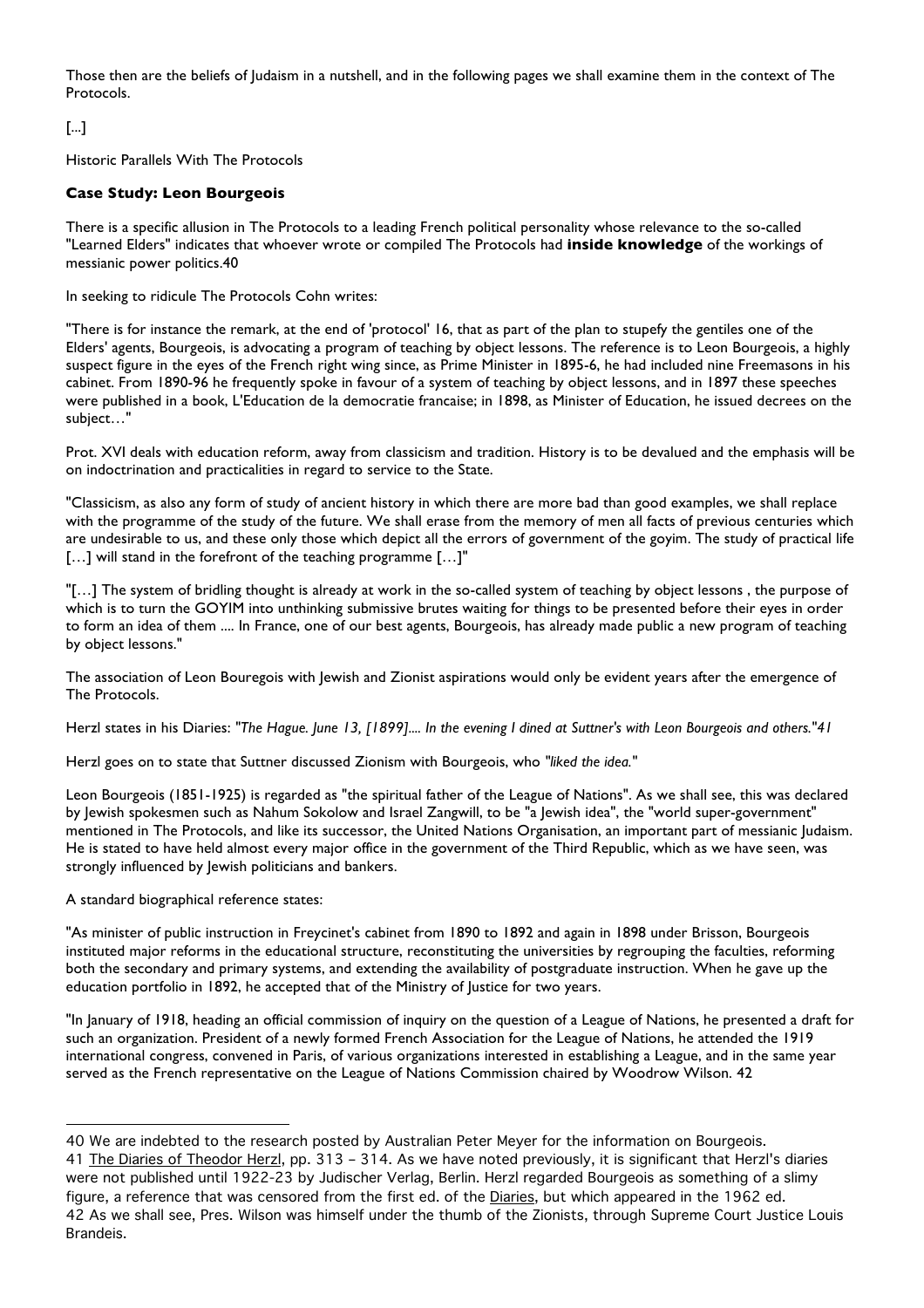"The culmination of Bourgeois' career came in 1920 when he assumed the presidency of the French Senate, was unanimously elected the first president of the Council of the League of Nations, and was awarded the Nobel Peace Prize."

Since Cohn, Bernstein et al are keen to draw parallels from the works of Joly and others to show that The Protocols are a clumsy plagiarism, we shall add our own parallels in addition to those already cited in relation to the Illuminati and the Jewish religious texts. In doing so will consider whether the agenda set forth in The Protocols is similar to the stated objectives of the most respected leaders and mouthpieces of World Jewry.

## **Where's Capt. Dreyfus?**

We will here interpolate with a matter **NOT** mentioned in The Protocols. This is the so-called **"Dreyfus Affair" which literally convulsed all sections of French society from 1894-1906; i.e. for the entirety of the period during** which The Protocols were supposed to have been "forged" in Paris.

For a document supposedly concocted to foster anti-Semitism, the exclusion of so much as a mention of the Dreyfus Affair exceeds credibility. If the authors were anti-Semites working in Paris, it is virtually certain that the case would have been woven into the passages in some manner, as is the "Panama scandal" (Prot. X). The **Panama scandal of 1888** involved the bribery of French politicians regarding the financial mismanagement of the Panama Canal project. Since the **two middlemen involved in the bribery were Jews** the scandal became an anti-Semitic cause celebre, although by no measure on the scale as the Dreyfus affair.

The affair shook France without interruption and was the defining moment of both pro- and anti-Semites. To indicate something of its nature: In Oct. 1894 the leading anti-Semite Eduard Drumont finds out that Capt. Alfred **Dreyfus**, the only Jew on the General Staff, had been implicated with **passing secrets to Germany**. Drumont starts his campaign in his newspaper La Libre Parole. 1895, Dreyfus in publicly stripped of his rank and disgraced, amidst riotous scenes, which is widely reported in the press. Dreyfus sentenced to Devil's Island. In 1896: Dreyfus' wife petitions parliament. The Jewish writer Bernard Lazare starts his campaign on Dreyfus' behalf. 1897: Writer **Emile Zola starts his campaign in favour of Dreyfus** in Le Figaro. Prime Minister speaks of Dreyfus affair in parliament. 1898: Zola's "Letter to the President of the Republic" published in L'Aurore under the famous headline "J'Accuse'. Parliament votes to bring Zola to trial. Press publishes petitions by leading intellectuals for retrial. Trial of Zola for libel in connection with the affair. Riots ensue. Zola convicted. Zola seeks refuge in England to continue campaign. 1898: Court of Cassation investigates affair. 1898 violent anti-Dreyfus demonstration/ in Paris. League of French Patriots formed. 1899 all three Chambers sit jointly to hear Dreyfus case in Supreme Court. A coup is attempted by the League of Patriots. League members barricade their HQ. Dreyfus again found guilty. 1903. Jaures, Socialist leader in Parliament, calls for retrial. 1904: case reinvestigated and appeal granted. 1906. Dreyfus declared innocent.

Among those from the press covering the affair was Theodor Herzl, from Vienna. He concluded that if a Jew as assimilated as Dreyfus could be condemned, supposedly as the product of anti-Semitism, the only option for the Jews was separatism. In 1896 Herzl launched his book The Jewish State using the Dreyfus Affair as the rationale for the creation of the Zionist movement. Meanwhile, anti-Semitic Czarist agents were supposedly working diligently in Paris to forge a document that would indict Jewry, and somehow remained oblivious to the tumult around them.

### **Panama Scandal**

l

"...In order that our scheme may produce this result we shall arrange elections in favour of such presidents as have in their past some dark, undiscovered stain, some 'Panama', or other – then they will become trustworthy agents for the accomplishment of our plans…" (Prot. X).

There is however an alternative explanation for the absence of Dreyfus in The Protocols, and that is the testimony that the **document had been given to Mlle. Glinka as early as 1884** by Joseph Schorst. This gives rise to another interesting question which had been raised by Col. Fleischhauer at the 1935 Berne Trial. He pointed out that The Protocols (if obtained in 1884) refer to the **Panama Canal scandal** years before the scandal had **become public knowledge (in 1892)**. Therefore whoever wrote The Protocols must have had inside knowledge of high powered financial manipulation.

The celebrated "Great engineer" Ferdinand de Lesseps, who had constructed the Suez Canal, started on Panama in 1881 with much acclaim. However, encountering disease and other problems the project faced financial ruin. A scheme was approved by parliament for a national lottery to raise funds from ordinary Frenchmen. However, the Panama Canal company had to declare bankruptcy in 1888, and many thousands of Frenchmen were ruined.

In 1892 Eduard Drumont, the anti-Semitic editor and writer who exposed the Dreyfus Affair, discovered that a hundred ministers and parliamentarians had been **bribed to vote for the national lottery by Conrelius Herz**, with Baron Jacques de Reinach as the intermediary. While the Baron committed suicide, Herz prospered and gained the friendship of the future prime minister Celemencau by investing in his newspaper. 43

<sup>43</sup> Which might explain why Clemencau's newspaper championed Dreyfus.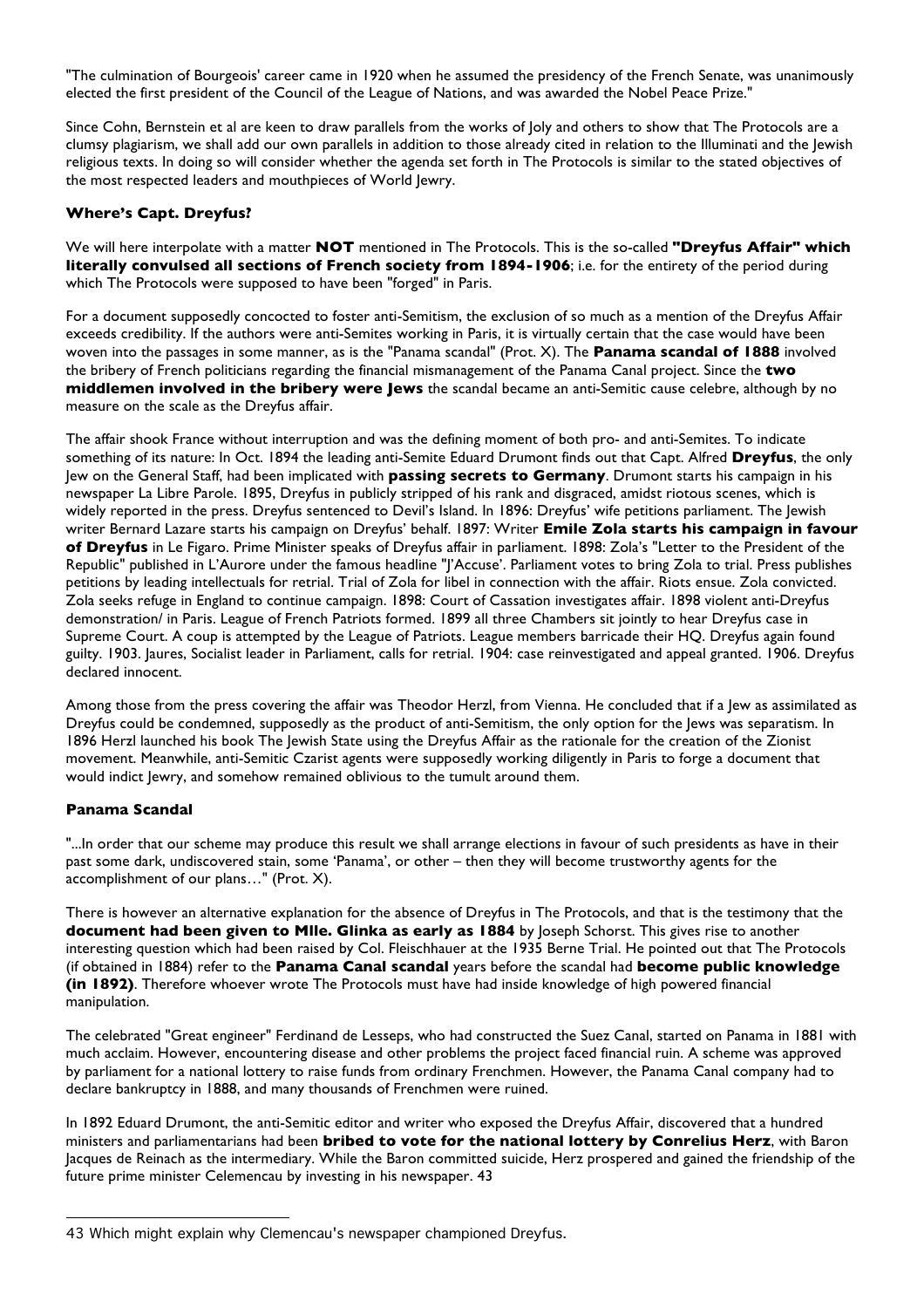A Jewish source states:

"**Herz, who was Jewish**, left France at the outset of the canal scandal for Great Britain, where he successfully fought extradition on the grounds of health problems. Historian McCollough reports that Herz had been blackmailing de Reinach, but added "what hold Herz had on de Reinach remained obscure, although there were innumerable theories concerning various dark secrets in de Reinach's past. ...A favorite theory was that de Reinach had committed treason in order to advance himself socially or financially--the sale of state secrets to Italy possibly, or to the British Foreign Office--and that Herz had made it his business to know the details.""44

## **Dispersion – The Diaspora a Source of World Power**

We have already noted that The **Protocols did not originate with the Zionist movement**. This was the original opinion of **Nilus** and others, although subsequently modified after Zionism became an influential movement among the Jews. In fact, the majority of the most prominent figures of World Jewry were opposed to Zionism, and some Orthodox Jews are still antagonistic on the basis that Israel was not to be recreated until after the advent of the King-Messiah. Messianic Judaism regards the world-wide dispersion of the Jews as a source of strength, and they do not regard the pre-Messianic clustering of World Jewry in a territorial State as the ultimate fulfilment of their destiny.

"God has granted to us, His Chosen People, the gift of the dispersion, and in this which appears in all eyes to be our weakness, has come forth as our strength, which has now brought us to the threshold of sovereignty over all the world." (Prot. XI).

**"The dispersion of the Jews has rendered them a cosmopolitan people. They are the only cosmopolitan people, and in this capacity must act, and are acting, as a solvent of national and racial difference**. The great Ideal of Judaism is **not that Jews shall be allowed to flock together one day in some hole-and-corner fashion**, for, if not tribal, at any rate separatist objects; but that the whole world shall be imbued with Jewish teachings, and that in a Universal Brotherhood of Nations - a greater Judaism, in fact - all the separate races and religions shall disappear." (Jewish World, London, Feb. 9-16, 1883). [Emphasis added].

This is what the international banker **Jacob Schiff** had to say on the global ramifications of Jews:

"What binds Jew to Jew ... is the conviction ... that as Jews we have something precious, of high value to mankind, in our keeping, that **our mission** in the world continues, and with it our responsibility of one for the other. Because of this **our destiny** is among the nations, as part and parcel of the nations. Judaism still remains the mother religion, without which neither Christianity nor Mohammedanism could have come into existence and lived… **The Divine resolve ... has** dissolved the Jewish state and **dispersed its people** over the earth **as missionaries to bring about and hasten that day "when over whole earth**, the Eternal **shall be One and His name One**."45 [Emphasis added].

## **"Anti-Semitism"**

l

The principal allegation levelled at the supposed forgers of The Protocols is that the purpose is to foment "anti-Semitism". However, the following is a remarkable passage from The Protocols in which it is said that "anti-Semitism" serves the purposes of the "Elders of Zion" in keeping the Jewish masses herded under their leadership. As one might say today, this seems to be something of a "protection racket". The Jewish masses are being milked of millions of dollars every year to fill the coffers not only of Israel but of numerous "Jewish defence" organisations such as the Anti-Defamation League, which continually feed the Jews the line that a pogrom or a new "Holocaust" is just around the corner if Jews don't keep donating.

Here is what The Protocols say about "anti-Semitism". It is surely a strange passage if the authors are anti-Semites wishing to incite pogroms:

"Nowadays if any States raise a protest against us it is only pro forma at our discretion, and by our direction, for their anti-Semitism is indispensable to us for the management of our lesser brethren. I will not enter into further explanations, for this matter has formed the subject of repeated discussions amongst us." (Prot. IX).

Whilst the subject of the use of anti-Semitism as a control mechanism was to later be discussed by Theodor Herzl, father of the modern Zionist movement, Zionism did not come under Gentile notice until 1897 with the First Zionist Congress in Basle, Switzerland. We have already seen that The Protocols were already in the possession of Herzl at least a year prior to the Congress46 and that Herzl's diaries were not published for public consumption until 1922-23.47 Yet anti-Semitism has

<sup>44</sup> From website Jewish Sightseeing & News of Jewish Interest

<sup>45</sup> Schiff in a letter to Professor Schechter August 8, 1907, (Cyrus Alder, J H Schiff: His life and letters, NY 1928. Schiff himself is something of a "Learned elder" as one of the most influential Jews in the world, senior partner of Kuhn, Loeb & Co, NY, as we shall see, Schiff was a crucial player in the destruction of Czarist Russia. 46 Bayley Memorandum, op.cit.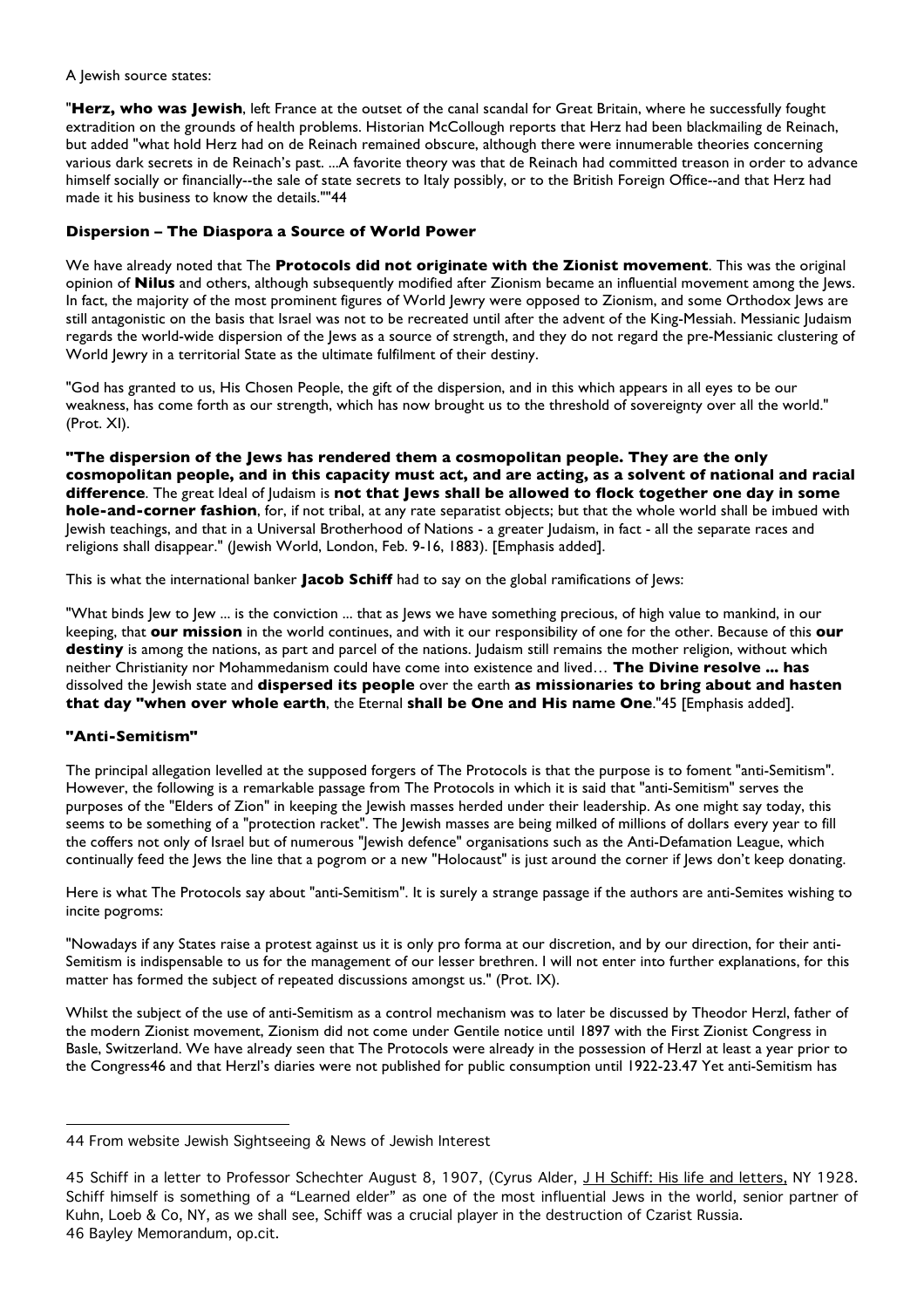always been very much a part of the Zionist program, looking at the phenomenon in a positive sense. It was Herzl's contention that anti-Semitism would always exist, that it was not entirely unjustified on the part of Gentiles, that Jews will always either dwell among Gentiles as an alien people, (and that this is desirable because the alternative is assimilation which would mean the end of lewish identity), or they will adopt Zionism and remove themselves form Gentile society.

Benny Morris (Israeli Historian) describes how Herzl foresaw how anti-Semitism could be utilised for Zionist purposes. Morris writes:

"Herzl regarded Zionism's triumph as inevitable, not only because life in Europe was ever more untenable for Jews, but also because it was in Europe's interests to rid the Jews and be relieved of anti-Semitism: The European political establishment would eventually be persuaded to promote Zionism. Herzl recognised that anti-Semitism would be HARNESSED to his own- -Zionist-purposes."

Regarding anti-Semites, Theodor Herzl wrote in his published diaries:

"The antisemites WILL BECOME our most loyal friends, the antisemitic nations will become our allies."

### **Responding With Guns**

If we accept that The Protocols were in circulation from at least 1895-96 we are faced with one of the many intricacies of *realpolitik* that has an uncanny note of prophesy. Around a decade before the Russo-Japanese war, which proved ultimately to be the undoing of Czarism in Russia, The Protocols speak of keeping any European nation in check with the guns of America, China or Japan:

"In a word, to sum up our system of keeping the governments of the goyim in Europe in check, we shall show our strength to one of them by terrorist attempts and to all if we allow the possibility of a general rising against us, we shall respond with the guns of America or China or Japan." (Prot. VII).

The Russo-Japanese War provided Organised Jewry with the means of bringing down the hated Czar. Japan was used militarily to weaken Russia, and – precisely as Protocol 7 states – "terrorist attempts" were directed against Russia in its weakened state. We shall deal with this two pronged attack:

### **Russo-Japanese War**

Jewish academic Ben-Ami Shillony writes:

"The Jewish resentment against Czarist Russia produced financial support for Japan. The phenomenon of Jewish financiers raising Joans for Japan out of a special attraction to that country started in 1894, when Albert Kahn, director of the French bank Goudchaux and later head of his own bank, helped to float a Japanese loan in Paris to finance the Sino-Japanese War, which broke out that year ... When the Russo-Japanese War broke out Jewish financiers in Europe and the United States, including the Rothschilds, refrained from extending assistance to Russia but were willing to give aid to Japan. This assistance, crucial in preventing a Japanese defeat, was initiated and engineered by Jacob H. Schiff (1847-1920), a leading Jewish-American figure.

"The Japanese victories ... were hailed by American Jews ... Shortly after the war broke out, on February 26, 1904, the London newspaper Jewish Chronicle reported that the Jews of Atlanta, Georgia, were collecting three million dollars in order to purchase a battleship for Japan, to be named the Kishineff.

"Jewish-American figure and president of the banking firm of Kuhn, Loeb, and Co., one of the major investment banks in the United States. ... Schiff convinced his own firm as well as the First National Bank and the National City Bank to sponsor the Japanese war loans in the United States. His efforts helped Japan raise nearly two hundred million dollars on American markets, about half of the total war loans floated abroad to buy the warships, cannons, and ammunition needed to win the war.

"In March, Jacob Schiff and his wife visited Japan. Emperor Meiji hosted them at a luncheon at the imperial palace, and conferred upon Schiff the Order of the Rising Sun, having earlier awarded him the Order of the Sacred Treasure. He was the first foreigner to be awarded the Order of the Rising Sun." 48

## **"Terrorist Attempts"**

l

47 Shlomo Avineri writing in Jewish Social Studies Vol 5 #3, reviewing Herzl's diaries states of their publication: "Neither did the publication history of the diaries help to make them available to a wide audience. The first edition, in the original German, was prepared by Herzl's close collaborator and literary executor, Leon Kellner, and appeared in a three-volume edition in 1922-23…"

48 Ben-Ami Shillony The Jews and the Japanese, Charles E Tuttle Co., Vermont, 1991. Shillony is professor of Japanese History at Hebrew Uni., Jerusalem.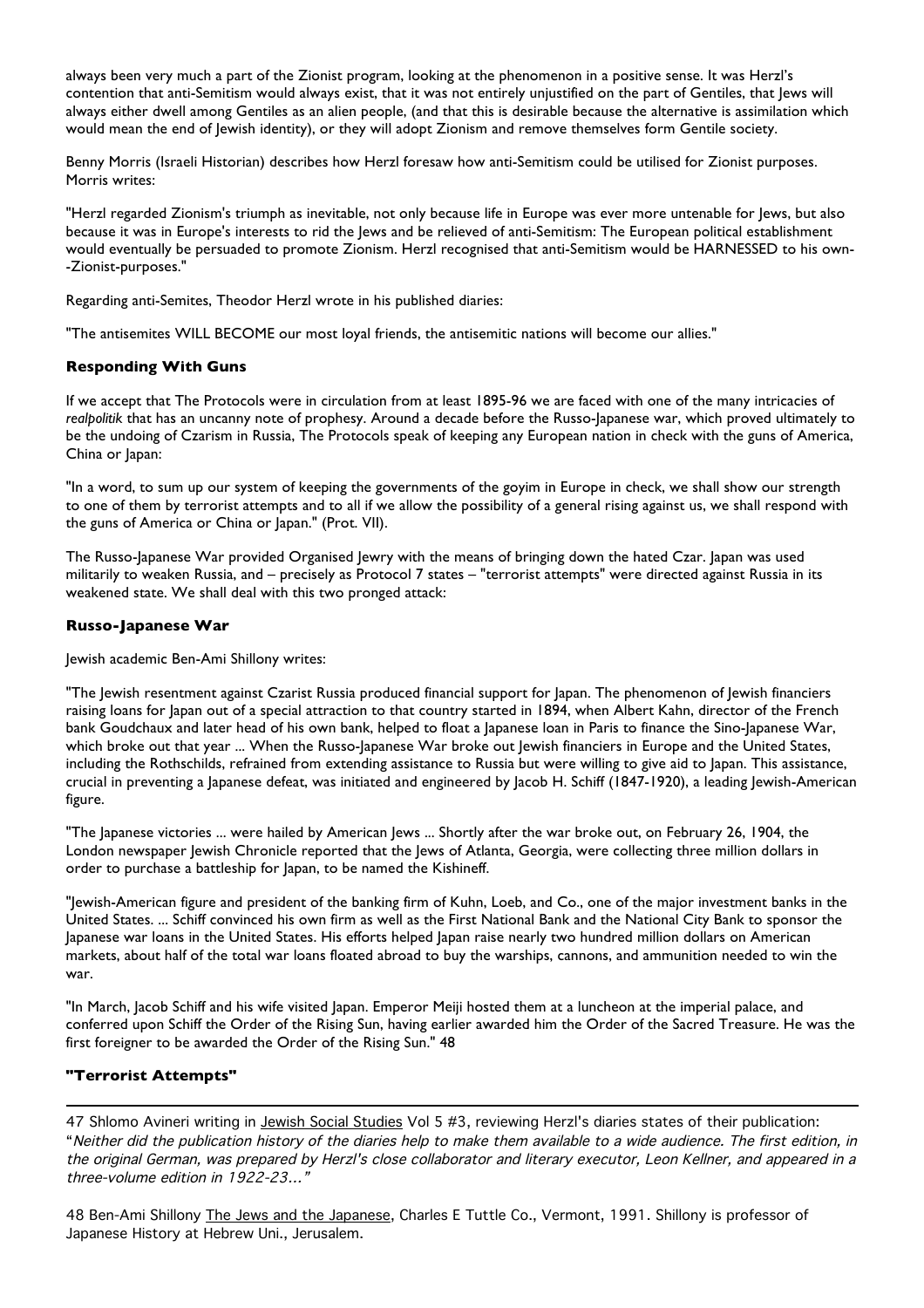Protocol VII talks of "terrorist attempts" being used in conjunction with war as a means of undermining any European state opposing the apparitions of the "Elders of Zion." This is precisely what happened to Russia. As we have seen, Jewish financiers were instrumental in both funding the Japanese in their war against Russia and in denying Russia loans form the money markets of Europe and the USA.

A war weary Russia succumbed to its first revolution in 1905. Herzl himself had used the bribes of money and the threat of revolution in his dealings with European statesmen, the Russians, and the Turks, if the Zionists did not get their way. Avineri in reviewing the Herzl diaries states that Herzl warned:

"If Jews continued to feel discriminated against even if they joined the Russian cultural mainstream, then they would turn into revolutionaries and threaten the tsarist system."

Herzl had also remarked in a manner very reminiscent of this passage of the Protocols:

"We, the Jews, are a people - one people. When we sink, we become revolutionary proletariat, the subordinate officers of a revolutionary party; when we rise, there arises also our terrible power of the purse."49

Chaim Weizmann, future president of Israel, likewise threatened:

"We will establish ourselves in Palestine whether you like it or not… You can hasten our arrival or you can equally retard it. It is however better for you to help us so as to avoid our constructive powers being turned into destructive power which will overthrow the world."50

## **Revolutionary Propaganda Funded by Schiff**

The revolution that broke out in Russia in 1905 had been prepared by the propagandising of Russian POWs in Japan. The work was organised by American anti-Czarist journalist and author George Kennan (one of many prominent people, along with Pres. Wilson for e.g., who was to sign a petition against Henry Ford) with money from Jacob Schiff, the principal financier of Japan in its war against Russia. A New York Times article alluded to this funding in 1905 when reporting a celebration of the March 1917 Revolution:

"Mr Kennan told of the work of the Friends of Russian Freedom in the revolution.

"He said that during the Russian-Japanese war he was in Tokio, and that he was permitted to make visits among the 12,000 Russian prisoners in Japanese hands at the end of the first year of the war. He had conceived the idea of putting revolutionary propaganda into the hands of the Russian army.

"The Japanese authorities favoured it and gave him permission. After which he sent to America for all the Russian revolutionary literature to be had…

"The movement was financed by a New York banker you all know and love", he said, referring to Mr Schiff, " and soon we received a ton and a half of Russian revolutionary propaganda. At the end of the war 50,000 Russian officers and men went back to their country ardent revolutionists. The Friends of Russian Freedom had sowed 50,000 seeds of liberty in 100 Russian regiments. I do not know how many of these officers and men were in the Petrograd fortress last week, but we do know what part the army took in the revolution."

"Then was read a telegram from Jacob H Schiff, part of which is as follows: "Will you say for me to those present at tonight's meeting how deeply I regret my inability to celebrate with the Friends of Russian Freedom the actual reward of what we had hoped and striven for these long years."51

# **League of Nations & UNO "Jewish Ideals"**

The League of Nations was regarded as a prelude to the Messianic age by certain eminent Jews. Nahum Sokolow declared at the 1922 Zionist Congress:

"The League of Nations is a Jewish idea. We created it after a fight of 25 years. Jerusalem will one day become the Capital of World Peace."52

<sup>49</sup> Theodore Herzl The Jewish State, 1896

<sup>50</sup> Weizmann, Judische Rundscahau, No. 4, 1920.

<sup>51</sup> New York Times, March 24, 1917. Schiff was a founder of the American Jewish Committee, and a large donor to many Jewish philanthropies. "For many years he was deemed the head of American Jewry..." states The Jew in the Modern World, op.cit.

<sup>52</sup> Nahum Sokolow, World Zionist Congress, Carlsbad, 1922.Sokolow was Secretary Gen. of the World Zionist Organisation 1907-09; head of the WZO Political Dept. 1911; leader of the Zionist Delegation to the Paris Peace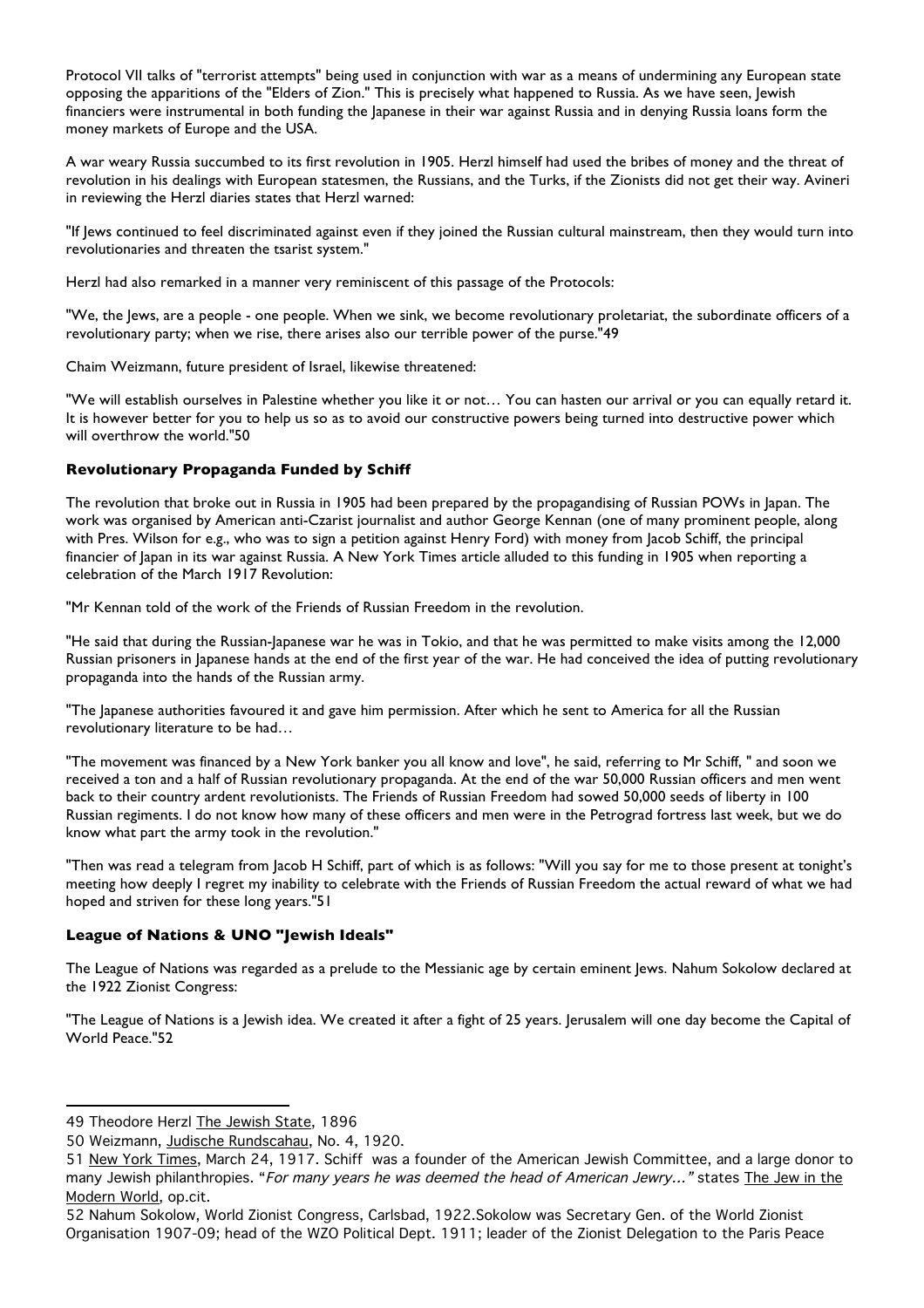### **Israel Zangwill state**d:

"With the arrival in France of President Wilson, the champion of the League of Nations, the most momentous episode in all human history begins, the true 'War for the World' ...

"If mankind thus builds a brotherhood, the immeasurable slaughter and suffering of the war will be redeemed, and **the prophetic gospel of ancient Judea will come to its own at last: 'They shall beat their swords into plowshares** and their spears into pruning-hooks: nation shall not lift up sword against nation, neither shall they learn war any more.' But Judaism stands to gain also a minor traditional hope from the Peace Conference: the repossession of Palestine **And if this secondary consummation could be united with the setting up of Jerusalem as the seat of the League of Nations**, instead of the bankrupt Hague, **the two Hebraic dreams, the major and the minor, would be fused in one**, and the Hebrew metropolis - that meeting-point of three world-religions - would become at once the centre and symbol of the new era.

"But the Jew is not content to record the crimes of Christendom. For him criticism is only the negative aspect of creation. **He is out for victory. He will verify the legend of the Conquering Jew. With the sword of the spirit he will extirpate the heathen. He will overrun the planet. He will bring about a holy League of Nations,** a Millennium of Peace. For the words of the Babylonian Isaiah still vibrate in his soul:

*"I have put My spirit upon him, He shall make the right to go forth to the nations, He shall not fail or be crushed Till he have set the right in the earth, And the isles shall wait for his teaching."*

"The God whose spirit is thus interpreted, the God who uses a people to make the right to go forth to the nations, and who through faithful followers labours to establish His Kingdom on earth, may be only a national working hypothesis, a divine dynamic. But the conception at least makes the worship of any lesser or rival God impossible, and justifies that jealousy for His service which inspired the anonymous medieval poet whose verses are still sung in the synagogue: -

*"All the world shall come to serve Thee And bless Thy glorious Name, And Thy righteousness triumphant The islands shall acclaim, And the peoples shall go seeking Who knew Thee not before, And the ends of earth shall praise Thee And tell Thy greatness o'er the uttermost peoples, hearing, Shall hail Thee crowned King."53 [Emphasis added].*

### **The Jewish Utopia**

l

The idea of the King Messiah assuming world rule is not confined to the Hassidim nor only to Orthodox Judaism. The same teachings are evident for e.g. in a book written in 1932 by a Jewish professor, Michael Higger. The book is entitled The Jewish Utopia. The aim of Prof. Higger, as he states it, was to describe the ideal Universal State of the Messianic Era as envisaged by the Jewish sages and prophets. Its having been donated to the Jewish section of the Library of Texas University by the Kahal of Texas Rabbis in 1939 indicates that the book is held in esteem.54

Prof. Higger states that the world will be divide into "righteous" and "unrighteous". That is to say, as we have seen, those Gentiles who do not accept the Laws of Noah (which means the rejection of Christianity as idolatry) and acknowledge the Jews as a priestly caste, will be judged unrighteous and exterminated. (It should be noted that not all Jews will be judged righteous either). Higger states:

"In general, the peoples of the world will be divided into two main groups, the Israelitic and the non-Israelitic. The former will be righteous… all the other peoples, on the other hand, will be known for their detestable practices, idolatry and similar acts of wickedness.55 They will be destroyed and will disappear from earth before the ushering of the ideal era… Thus, at the coming of the Messiah, when all righteous nations will pay homage to the ideal righteous leader, and offer gifts to him, the wicked and corrupt nations… will bring similar presents to the Messiah…. their gifts… will be bluntly rejected…"

55 Idolatry and acts of wickedness, for e.g. would include the celebration of Christmas.

Conference 1919; Chairman, Zionist Executive 1921; President, WZO 1931-35; then Hon. President, and head of the WZO Cultural Dept.

<sup>53</sup> Israel Zangwill, Before the Peace Conference (Feb. 1919). Zangwill is quoted by ex-Israeli Prime Minister Benjamin Netanyahu in his book A Place Among the Nations: Israel and the World (Bantam Books, New York, 1993). Zangwill achieved fame as an Anglo-Jewish novelist. An early advocate of a Jewish State, Zangwill supported Herzl's call for a Jewish homeland in Uganda until Palestine could be secured. When this temporary measure was rejected by the 1905 Zionist Congress Zangwill formed his own Jewish Territorialists Organisation. When the Balfour Declaration eventuated the JTO was dissolved. Zangwill then advocated the expulsion of the Arabs from Palestine.

<sup>54</sup> Prof. Martin Higger, The Jewish Utopia, Lord Baltimore Press, Baltimore, Maryland, 1932. A "Kahal:" is a Jewish community council. The Jewish section of the university library is The Abraham I Schechter Collection of Hebraica and Judaica. The book was publicised and reviewed by Maj. Robert H. Williams, formerly of American Military Intelligence. Major Williams' review appeared as The Ultimate World Order, a copy of which is available from Renaissance Press. Prof. Higger's description of "The Jewish Utopia" accords with that of the Protocols and the other material we have presented here.